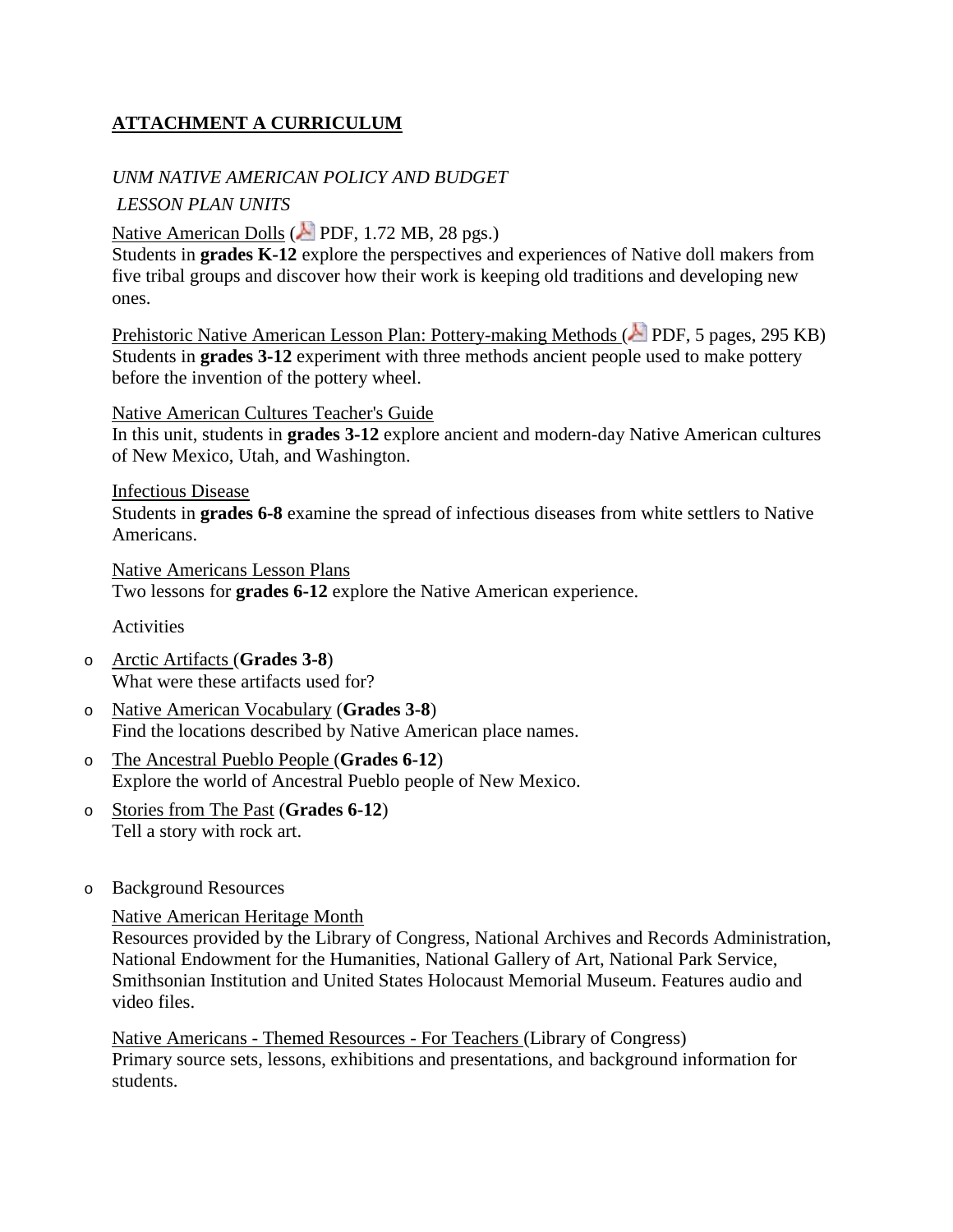Smithsonian Education - [American Indian Heritage Teaching Resources](http://www.smithsonianeducation.org/educators/resource_library/american_indian_resources.html) Free audio tracks and videos featuring Native communities from the Arctic to the Andes, indigenous geography, artic studies, textiles of the Southwest, traditional culture of the Bering Sea Eskimo People, buffalo hide paintings, and more

[Campfire Stories with George Catlin](http://americanart.si.edu/exhibitions/online/catlinclassroom/) Meet American Indians of the 1830s with artist, ethnologist, and showman George Catlin.

- o [The National Museum of the American Indian](http://www.nmai.si.edu/) Online and print resources for the classroom.
- o [Teaching With Documents: Lesson Plans](http://www.archives.gov/education/lessons/) Search eras for Native American materials.
- o [American Indian Heritage Month | Scholastic Teacher](http://www.scholastic.com/teachers/collection/american-indian-heritage-month) A collection of stories and interviews to highlight American Indian Heritage.
- o [Facts for Features: American Indian and Alaska Native Heritage Month: November 2010](https://www.census.gov/newsroom/facts-for-features/2016/cb16-ff22.html) Statistical data.

### Printables & Posters

### *PRINTABLES*

[261 North American Indian Designs](http://store.doverpublications.com/0486277186.html)

Inexpensive collections of Native American designs adapted from textile patterns, wood carvings, ceramics, and other traditional craft forms.

### [American Indian Books](http://doverpublications.ecomm-search.com/search?keywords=american%20indian)

Dover Publications catalog has 202 books for American Indians, including backline masters, stories, CD-ROMs, crafts, games, and activities.

- o [A Timeline of American Indian Cultures](http://www.ambrosevideo.com/resources/documents/American%20Indian%20Timeline%20for%20A%20History%20of%20American%20Indian%20Achievement.pdf) ( $\triangle$  PDF, 125 KB, 4 pgs.) *POSTERS*
- o [National Native American Heritage Month Posters](https://www2.usgs.gov/tribal/posters/index.html) (2003 2008)
- o [National American Indian Heritage Month](http://www.af.mil/News/Art/igphoto/2000311877/)
- o [National American Indian Heritage Month #2](http://www.af.mil/News/Art/igphoto/2000791567/)
- o [National American Indian Heritage Month #3](https://www.af.mil/News/Art/igphoto/2000408233/)
- o [Gallery](https://www.af.mil/News/Art/igsearch/Indian/)

Videos

o [Native American Cultures](https://www.history.com/topics/native-american-history/native-american-cultures) 12 brief videos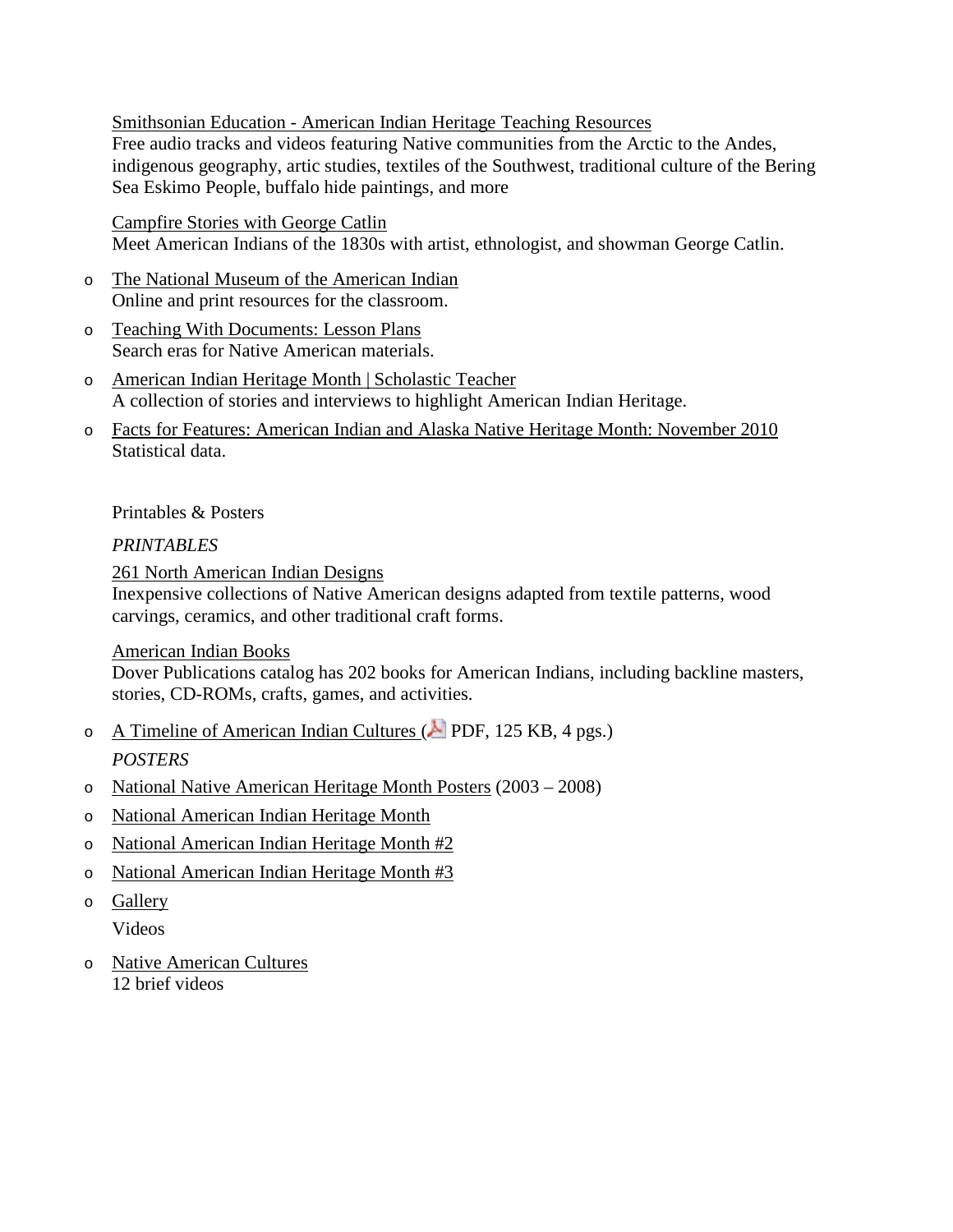**The original inhabitants of the area that is now New Mexico included:**



[About Our Maps](http://www.native-languages.org/maps.htm)

**Teaching and learning activities about New Mexico Indians:**

**ID [New Mexico Tribes Word Search:](http://www.native-languages.org/nmexico-wordsearch.htm)** Printable puzzle hiding the names of New Mexico's Indian tribes.

**[New Mexico Language Greetings:](http://www.native-languages.org/nmexico-greetings.htm)** Learn to say "hello" in several Native New Mexico languages.

**I. [New Mexico Native Animals:](http://www.native-languages.org/nmexico-animals.htm)** Learn the Native American names of New Mexico animals.

**IDER Mexico Indian Facts for Kids:** Answers to frequently asked questions about the tribes of New Mexico.

## **Recommended books about New Mexico Native Americans:**

**[New Mexico Native Americans:](http://www.amazon.com/exec/obidos/ASIN/0635023067/natilangofthe-20)** Introducing New Mexico's Native American history and culture to kids.

**[Pueblo Indians of New Mexico:](http://www.amazon.com/exec/obidos/ASIN/0738548367/natilangofthe-20)** Annotated collection of vintage photographs of New Mexico Pueblo people.

**[Dancing Gods: Indian Ceremonials of New Mexico and Arizona:](http://www.amazon.com/exec/obidos/ASIN/B000O6JFTW/natilangofthe-20)** Book about New Mexico's Native American religions and rituals.

**[New Mexico Indians:](http://www.amazon.com/exec/obidos/ASIN/040309772X/natilangofthe-20)** Thorough reference book on the Native Americans of New Mexico.

**[New Mexico Indians Pocket Handbook:](http://www.amazon.com/exec/obidos/ASIN/B0007EQRJM/natilangofthe-20)** Overview of New Mexico's Native American groups..

**[Pueblo Indian Painting: Tradition and Modernism in New Mexico:](http://www.amazon.com/exec/obidos/ASIN/0933452462/natilangofthe-20)** Interesting book on 20th-century Pueblo Indian art.

**[The Ute Indians of Utah, Colorado, and New Mexico:](http://www.amazon.com/exec/obidos/ASIN/0870816470/natilangofthe-20)** A good history of the Native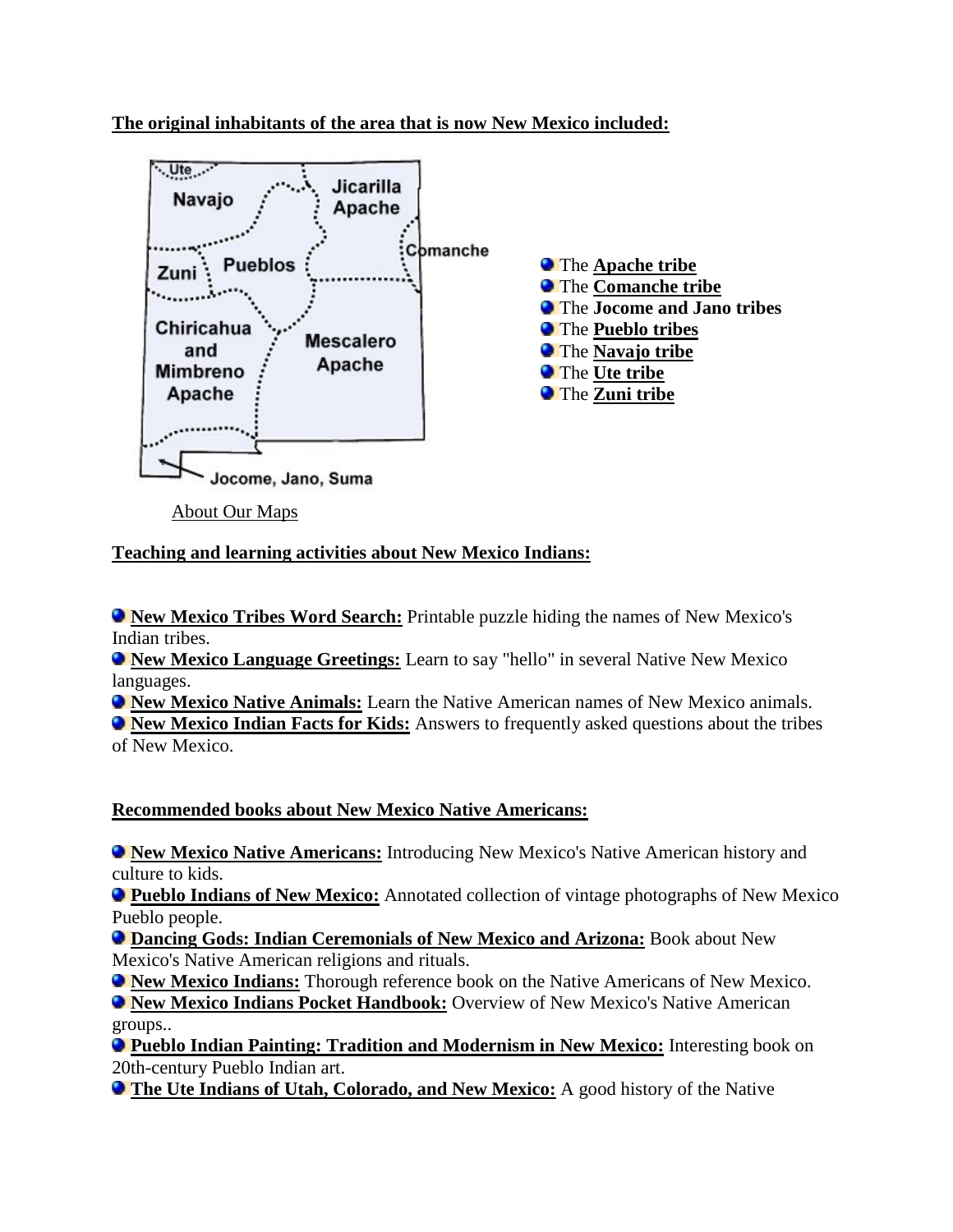**Americans of the Four Corners region.**

**[New Mexico Indian Ruins:](http://www.amazon.com/exec/obidos/ASIN/0963430998/natilangofthe-20)** Book on the archaeology of the New Mexico area.

### **Other resources about American Indian history, culture and society in New Mexico state: [New Mexico Indian Affairs Department:](http://www.iad.state.nm.us/)**

 Homepage of the New Mexico government office that works with the state's Native American tribes.

### **[Indian Tribes of New Mexico:](http://www.accessgenealogy.com/native/newmexico/index.htm)**

Historical profiles of the American Indian tribes native to New Mexico.

### **[Indigenous Peoples of New Mexico:](http://cybergata.com/native.htm)**

 Links to online information about New Mexico Indian tribes. <http://www.native-languages.org/nmexico.htm>

### **NATIVE AMERICAN CURRICULUM**

### • **[Wisdom of the Elders](http://wisdomoftheelders.org/)**

Wisdom of the Elders, Inc. records and preserves traditional cultural values, oral history, prophesy and other messages of guidance from indigenous elders in order to regenerate the greatness of culture among future generations of native peoples. As First Peoples, we are humbled by the wisdom of our elders and the deep connection they share with Great Spirit, the world of nature and family. We regard our elders as rapidly vanishing, irreplaceable keepers of oral history, tradition, and environment. Values they extol represent an ancient legacy of knowledge which has become as endangered as many disappearing species in our fragile ecosystem.

### **[Teaching & Learning with Native Americans](http://www.literacynet.org/lp/namericans/home.html)**

This link is a handbook for Non-Native American Adult Educators. The cultural concepts and lessons which are cited in this manual have been taken from the Four Winds Walk in Balance on Mother Earth Curriculum Guide. These concepts have been divided into the following areas: Physical, Emotional, Psychological, Financial, Social, Employment and Experiential.

### **[Library of Congress American Memory](http://www.memory.loc.gov/ammem/browse/updatedList.html)**

Experience the Library of Congress Presentations. Such as American Indians of the Pacific Northwest and Omaha Indian Music. There is even a photographic series (North American Indian Photographs) with a foreword by Theodore Roosevelt. American Memory provides free and open access through the Internet to written and spoken words, sound recordings, still and moving images, prints, maps, and sheet music that document the American experience. It is a digital record of American history and creativity. These materials, from the collections of the Library of Congress and other institutions, chronicle historical events, people, places, and ideas that continue to shape America, serving the public as a resource for education and lifelong learning.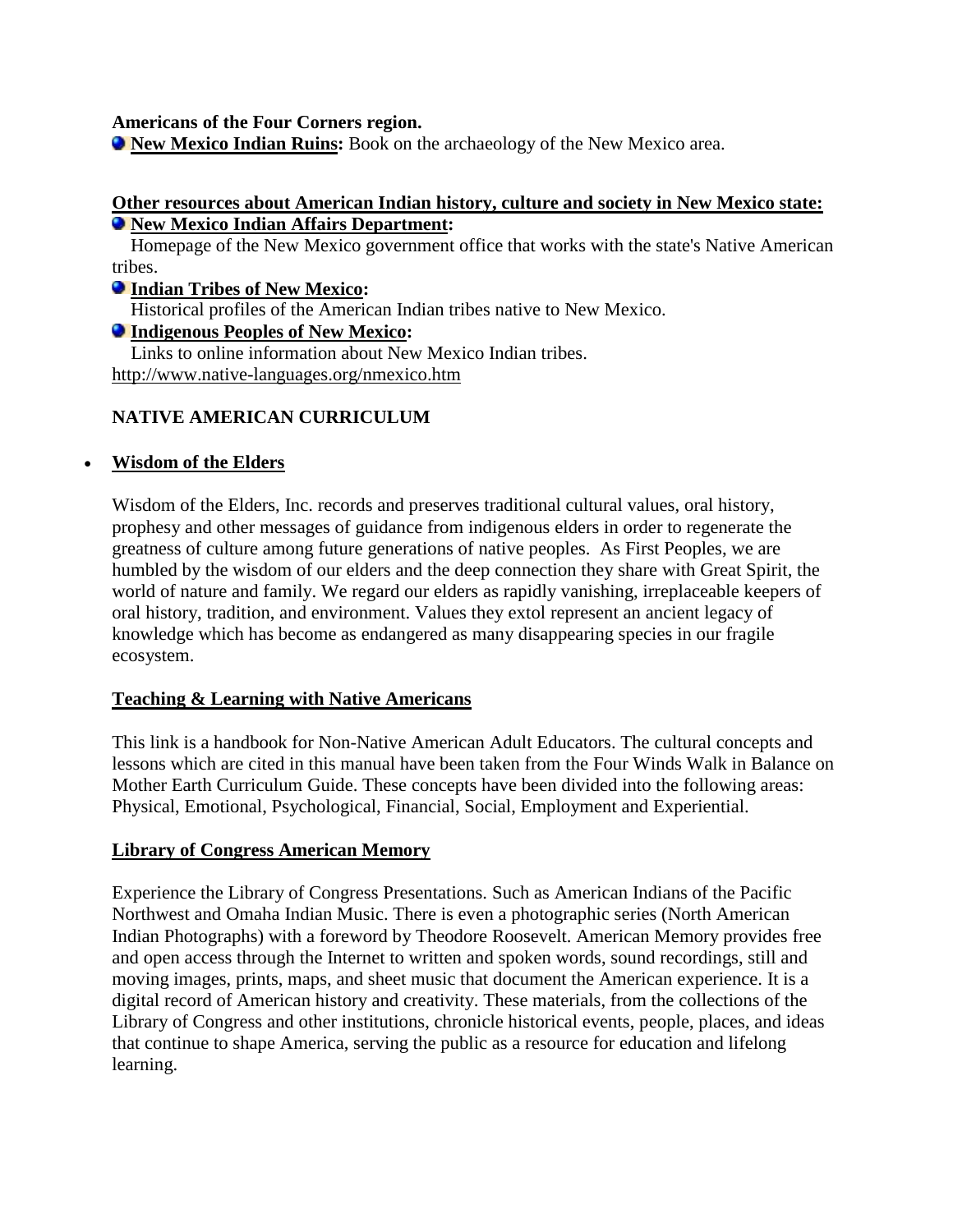### **[Navajo/Dine Code Talkers](http://nmai.si.edu/education/codetalkers/)**

This is the companion Website to the traveling Smithsonian Institute Exhibition Native Word/Native Warriors. With attached lesson plans that correspond to grade level.

### **[Navajo \(Dine\) Indians](http://www.gmstechcurriculum.weebly.com/navajo.html)**

Welcome to the Southwest Navajo Indians in Olden Times. This site includes information on:

- o Navajo Food and Clothing
- o Navajo Daily Life, Roles of Men and Women
- o Navajo Coming of Age Ceremony
- o Navajo Marriage Ceremony
- o Navajo Arts, Ketohs, Jewelry, Blankets
- o Navajo Religion Holy People, A Sing, Blessingways, Sand Paintings

### **[About the Navajo \(Dine\) Indians](http://www.creativeimpact.org/)**

WE ARE VERY PLEASED TO OFFER YOU THE FIRST LESSON (Video, Posters, Illustrations & Teaching Guide)

Young people (and teachers too!) will never forget this journey into Dinetah – the Navajo Nation – as they learn about how art and culture blend together with everyday life in the world of the Diné.

Navajo (Diné) Art & Culture Lessons is a labor of love that comes from life experience, research, conversations with our Navajo family and friends, and a sincere appreciation for the wonderful people called Diné (The People).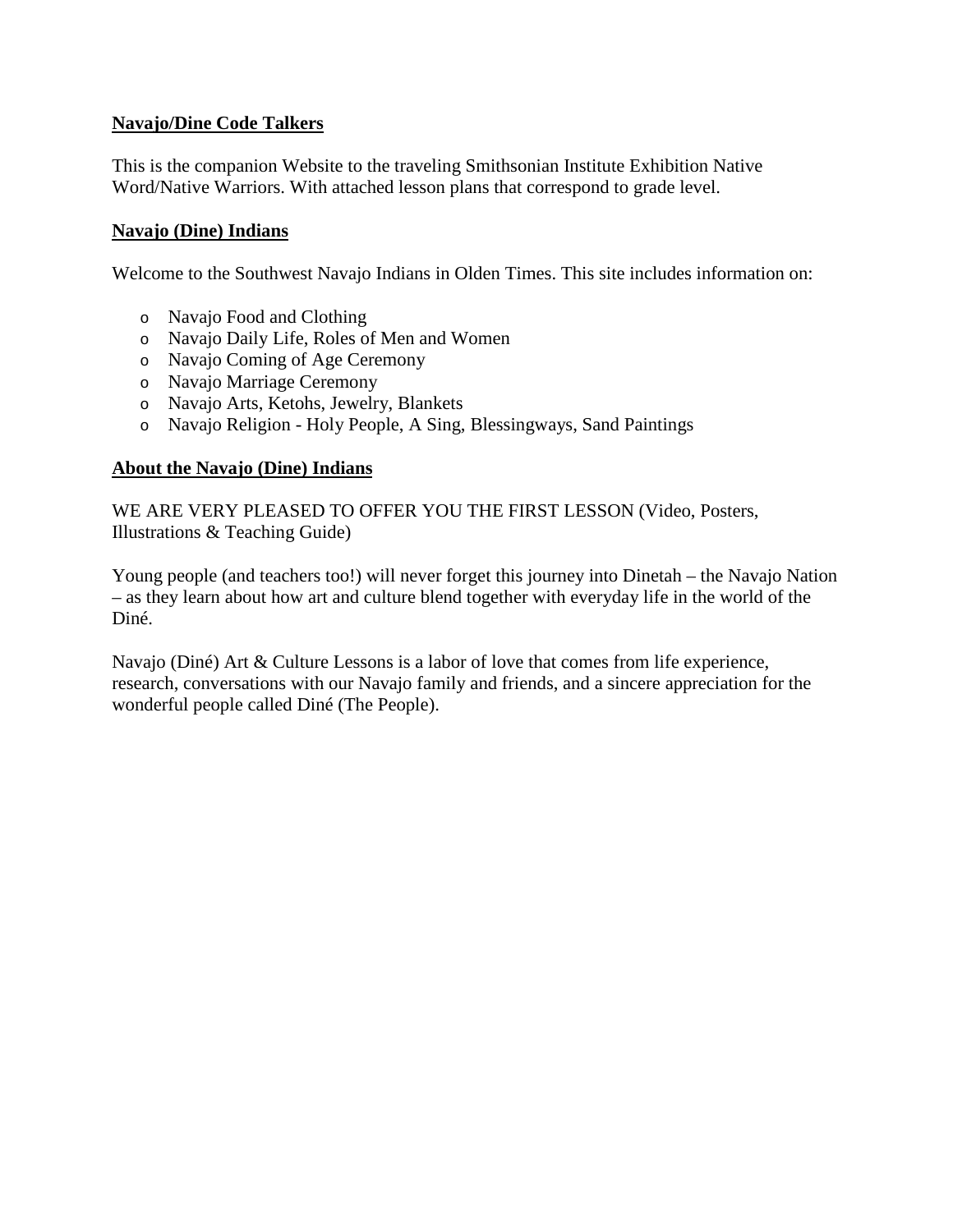# **ATTACHMENT B**

# Sample of Project Learning Tree 5<sup>th</sup> Grade -8<sup>th</sup> Grade Alignment

|                                                                                                                                                                                                       |                         |                   |               |           |              |                  |                          |                 |                    |                 |                  |                   |                   |                             |                                                          |                                               |              |                   |                |                    | New Mexico State Education Standards - 5th Grade |                       |            |              |                       |                          |                  |                        |                   |               |              |                 |                              |                         |               |             |                   |                         |                          |                     |
|-------------------------------------------------------------------------------------------------------------------------------------------------------------------------------------------------------|-------------------------|-------------------|---------------|-----------|--------------|------------------|--------------------------|-----------------|--------------------|-----------------|------------------|-------------------|-------------------|-----------------------------|----------------------------------------------------------|-----------------------------------------------|--------------|-------------------|----------------|--------------------|--------------------------------------------------|-----------------------|------------|--------------|-----------------------|--------------------------|------------------|------------------------|-------------------|---------------|--------------|-----------------|------------------------------|-------------------------|---------------|-------------|-------------------|-------------------------|--------------------------|---------------------|
|                                                                                                                                                                                                       | Get in Touch with Trees | Peppermint Beetle | Sounds Around | Poet-Tree | Picture This | Habitat Pen Pals | The Forest of S.T. Shrew | Plant Diversity | Charting Diversity | Can It Be Real? | Invasive Species | We All Need Trees | Renewable or Not? | A Few of My Favorite Things | Please<br>Pass the Plants, Pleas<br>People of the Forest | Tale of the Sun<br>Environmental Exchange Box | Adopt a Tree | Trees as Habitats | The Fallen Log | Nature's Recyclers | <b>Birds and Worms</b><br>Dynamic Duos           | Every Tree for Itsell | Air Plants | Plant a Tree | A Forest of Many Uses | Who Works in the Forest? | Pollution Search | Reduce, Reuse, Recycle | Every Drop Counts | Energy Sleuth | Then and Now | How Plants Grow | Sunlight and Shades of Green | Have Seeds, Will Travel | Water Wonders | Web of Life | Schoolyard Safari | Are Vacant Lots Vacant? | Field, Forest and Stream | Tropical Tree house |
| <b>SCIENCE</b>                                                                                                                                                                                        |                         |                   |               |           |              |                  |                          |                 |                    |                 |                  |                   |                   |                             |                                                          |                                               |              |                   |                |                    |                                                  |                       |            |              |                       |                          |                  |                        |                   |               |              |                 |                              |                         |               |             |                   |                         |                          |                     |
| Strand I: Scientific Thinking & Practice                                                                                                                                                              |                         |                   |               |           |              |                  |                          |                 |                    |                 |                  |                   |                   |                             |                                                          |                                               |              |                   |                |                    |                                                  |                       |            |              |                       |                          |                  |                        |                   |               |              |                 |                              |                         |               |             |                   |                         |                          |                     |
| Standard I: Understand the processes of scientific<br>investigations & use inquiry & scientific ways of<br>observing, experimenting, predicting, & validating to<br>think critically.                 |                         |                   |               |           |              |                  |                          |                 |                    |                 |                  |                   |                   |                             |                                                          |                                               |              |                   |                |                    |                                                  |                       |            |              |                       |                          |                  |                        |                   |               |              |                 |                              |                         |               |             |                   |                         |                          |                     |
| Benchmark I: Use scientific methods to develop<br>questions, design & conduct experiments using<br>appropriate technologies, analyze & evaluate results,<br>make predictions, & communicate findings. |                         |                   |               |           |              |                  |                          |                 |                    |                 |                  |                   |                   |                             |                                                          |                                               |              |                   |                |                    |                                                  |                       |            |              |                       |                          |                  |                        |                   |               |              |                 |                              |                         |               |             |                   |                         |                          |                     |
| 1. Plan & conduct investigations, including formulating<br>testable questions, making systematic observations,<br>developing logical conclusions, & communicating findings.                           | ₩                       |                   | *             |           |              |                  |                          | $\star$         |                    |                 |                  |                   |                   |                             |                                                          |                                               |              |                   |                | ٨                  | ×                                                | $\pmb{\ast}$          |            |              |                       |                          |                  | ۸                      | ٨                 |               |              | *               |                              |                         |               |             |                   |                         | Λ                        |                     |
| 2. Use appropriate technologies (calculators, computers,<br>balances, spring scales, microscopes) to perform scientific<br>tests & to collect & display data.                                         |                         |                   | ٨             |           |              |                  |                          |                 |                    |                 |                  |                   |                   |                             |                                                          |                                               |              |                   |                |                    |                                                  |                       |            |              |                       |                          |                  | ۸                      |                   |               |              | *               |                              |                         |               |             |                   |                         |                          |                     |
| 3. Use graphic representations (charts, graphs, tables,<br>labeled diagrams) to present data & produce explanations<br>for investigations.                                                            |                         |                   | ٨             |           |              |                  |                          | ٨               |                    |                 |                  |                   |                   |                             | ٨                                                        |                                               |              | ÷                 |                |                    | ٨                                                | ₩                     |            |              |                       |                          | ۸۱               | ٨                      | $\Lambda$         | ٨             |              | *               |                              |                         |               |             |                   |                         |                          |                     |
| 4. Describe how credible scientific investigations use<br>reproducible elements including single variables, controls,<br>& appropriate sample sizes to produce valid scientific                       |                         |                   | ۸             |           |              |                  |                          | ٨               |                    |                 |                  |                   |                   |                             |                                                          |                                               |              |                   |                |                    |                                                  |                       |            |              |                       |                          |                  |                        |                   |               |              | *               |                              |                         |               |             |                   |                         |                          |                     |
| 5. Communicate the steps & results of a scientific<br>investigation.                                                                                                                                  |                         |                   | *             |           |              |                  |                          | ₩               |                    |                 |                  |                   |                   |                             | ۷                                                        |                                               |              |                   |                | ٨                  | ₩                                                | ₩                     |            |              |                       |                          |                  | ۸                      | ٨                 |               |              | *               | ٨                            |                         |               |             |                   |                         |                          |                     |
| Benchmark II: Understand the processes of scientific<br>investigation & how scientific inquiry results in<br>scientific knowledge.                                                                    |                         |                   |               |           |              |                  |                          |                 |                    |                 |                  |                   |                   |                             |                                                          |                                               |              |                   |                |                    |                                                  |                       |            |              |                       |                          |                  |                        |                   |               |              |                 |                              |                         |               |             |                   |                         |                          |                     |

^- addresses state standard

\* - meets state standard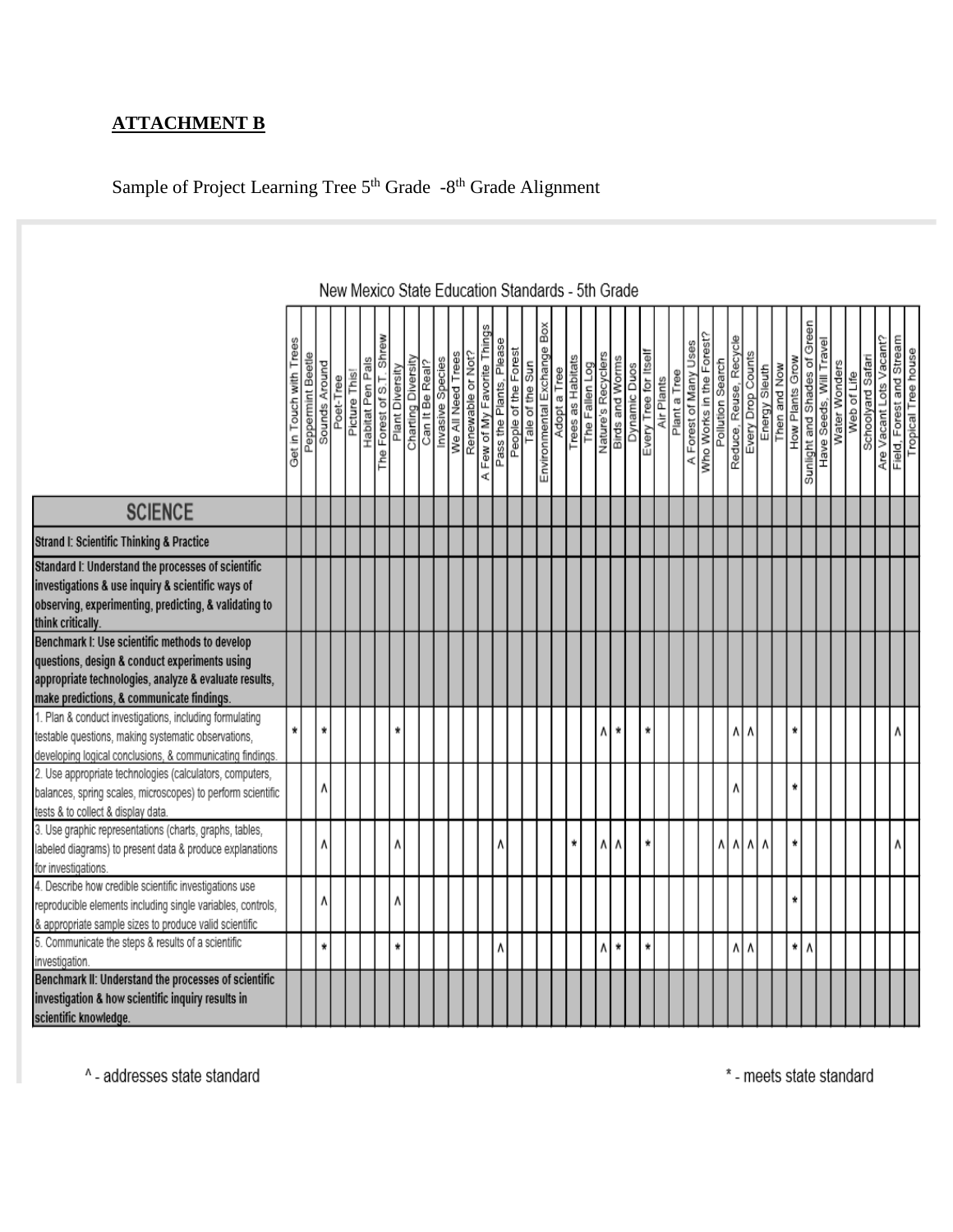# New Mexico State Education Standards - 6th Grade

|                                                                                                                                                                                                                                                                       | Get in Touch with Trees | Peppermint Beetle | Sounds Around | Poet-Tree | Habitat Pen Pals | Shrew<br>The Forest of S.T. | Planet Diversity | Charting Diversity<br>Can It Be Real? | Invasive Species | We All Need Trees | Renewable or Not? | Few of My Favorite Things<br>ď | Pass the Plants, Please | People of the Forest | Tale of the Sun | Viewpoints On the Line | Environmental Exchange Box | Adopt a Tree | Trees as Habitats<br>The Fallen Log | Nature's Recyclers | <b>Birds and Worms</b> | Dynamic Duo | Every Tree for Itself | Air Plants | Rain Reasons | Plant a Tree | A Forest of Many Uses | Forest Consequences | Who Works in This Forest? | Loving It Too Much | Pollution Search | Reduce, Reused, Recycle | Every Drop Counts | <b>MoN pue uau Liter</b> | Green<br>How Plants Grow<br>Sunlight and Shades of | Have Seeds, Will Travel | Water Wonders |
|-----------------------------------------------------------------------------------------------------------------------------------------------------------------------------------------------------------------------------------------------------------------------|-------------------------|-------------------|---------------|-----------|------------------|-----------------------------|------------------|---------------------------------------|------------------|-------------------|-------------------|--------------------------------|-------------------------|----------------------|-----------------|------------------------|----------------------------|--------------|-------------------------------------|--------------------|------------------------|-------------|-----------------------|------------|--------------|--------------|-----------------------|---------------------|---------------------------|--------------------|------------------|-------------------------|-------------------|--------------------------|----------------------------------------------------|-------------------------|---------------|
| <b>SCIENCE</b>                                                                                                                                                                                                                                                        |                         |                   |               |           |                  |                             |                  |                                       |                  |                   |                   |                                |                         |                      |                 |                        |                            |              |                                     |                    |                        |             |                       |            |              |              |                       |                     |                           |                    |                  |                         |                   |                          |                                                    |                         |               |
| Strand I: Scientific Thinking & Practice                                                                                                                                                                                                                              |                         |                   |               |           |                  |                             |                  |                                       |                  |                   |                   |                                |                         |                      |                 |                        |                            |              |                                     |                    |                        |             |                       |            |              |              |                       |                     |                           |                    |                  |                         |                   |                          |                                                    |                         |               |
| Standard I: Understand the processes of scientific<br>investigations & use inquiry & scientific ways of observing,<br>experimenting, predicting, & validating to think critically.                                                                                    |                         |                   |               |           |                  |                             |                  |                                       |                  |                   |                   |                                |                         |                      |                 |                        |                            |              |                                     |                    |                        |             |                       |            |              |              |                       |                     |                           |                    |                  |                         |                   |                          |                                                    |                         |               |
| Benchmark I: Use scientific methods to develop questions,<br>design & conduct experiments using appropriate<br>technologies, analyze & evaluate results, make predictions, &<br>communicate findings.                                                                 |                         |                   |               |           |                  |                             |                  |                                       |                  |                   |                   |                                |                         |                      |                 |                        |                            |              |                                     |                    |                        |             |                       |            |              |              |                       |                     |                           |                    |                  |                         |                   |                          |                                                    |                         |               |
| 1. Construct appropriate graphs from data & develop qualitative &<br>quantitative statements about the relationships between variables<br>being investigated.                                                                                                         |                         |                   | ×             |           |                  |                             | ₩                |                                       |                  |                   |                   |                                | ۸                       |                      |                 |                        |                            |              | ÷                                   | ₩                  | ₩                      |             | $\star$               |            | ×            |              |                       |                     |                           |                    | ٨                | ۸                       | ٨                 |                          |                                                    |                         |               |
| 2. Examine the reasonableness of data supporting a proposed<br>scientific explanation.                                                                                                                                                                                |                         |                   | $\star$       |           |                  |                             | ₩                |                                       |                  |                   |                   |                                |                         |                      |                 |                        |                            |              |                                     |                    |                        |             | $\star$               |            | $\pmb{\ast}$ |              |                       |                     |                           |                    |                  |                         |                   |                          |                                                    |                         |               |
| 3. Justify predictions & conclusions based on data.                                                                                                                                                                                                                   |                         |                   | $\star$       |           |                  |                             | ₩                |                                       |                  |                   |                   |                                | $\ast$                  |                      |                 |                        |                            |              | *                                   | $\star$            | $\star$                |             | $\star$               |            | $\star$      |              |                       |                     |                           |                    | 시시               |                         |                   |                          |                                                    |                         |               |
| Benchmark II: Understand the processes of scientific<br>investigation & how scientific inquiry results in scientific<br>knowledge.                                                                                                                                    |                         |                   |               |           |                  |                             |                  |                                       |                  |                   |                   |                                |                         |                      |                 |                        |                            |              |                                     |                    |                        |             |                       |            |              |              |                       |                     |                           |                    |                  |                         |                   |                          |                                                    |                         |               |
| 1. Understand that scientific knowledge is continually reviewed,<br>critiqued, & revised as new data become available.                                                                                                                                                |                         |                   | $\star$       |           |                  |                             | *                |                                       |                  |                   |                   |                                |                         |                      |                 |                        |                            |              |                                     |                    |                        |             |                       |            |              |              |                       |                     |                           |                    |                  |                         |                   |                          |                                                    |                         |               |
| 2. Understand that scientific investigations use common processes<br>that include the collection of relevant data & observations.<br>accurate measurements, the identification & control of variables, &<br>logical reasoning to formulate hypotheses & explanations. |                         |                   | ÷             |           |                  |                             | ₩                |                                       |                  |                   |                   |                                |                         |                      |                 |                        |                            |              | ۰                                   | ₩                  | ₩                      |             | ₩                     |            | ×            |              |                       |                     |                           |                    |                  |                         |                   |                          |                                                    |                         |               |
| 3. Understand that not all investigations result in defensible<br>scientific explanations.                                                                                                                                                                            |                         |                   | Ť             |           |                  |                             | ₩                |                                       |                  |                   |                   |                                | *                       |                      |                 |                        |                            |              | ÷                                   | ÷                  | ×                      |             | $\star$               |            | ź            |              |                       |                     |                           |                    |                  |                         |                   |                          |                                                    |                         |               |

^- addresses state standard

\* - meets state standard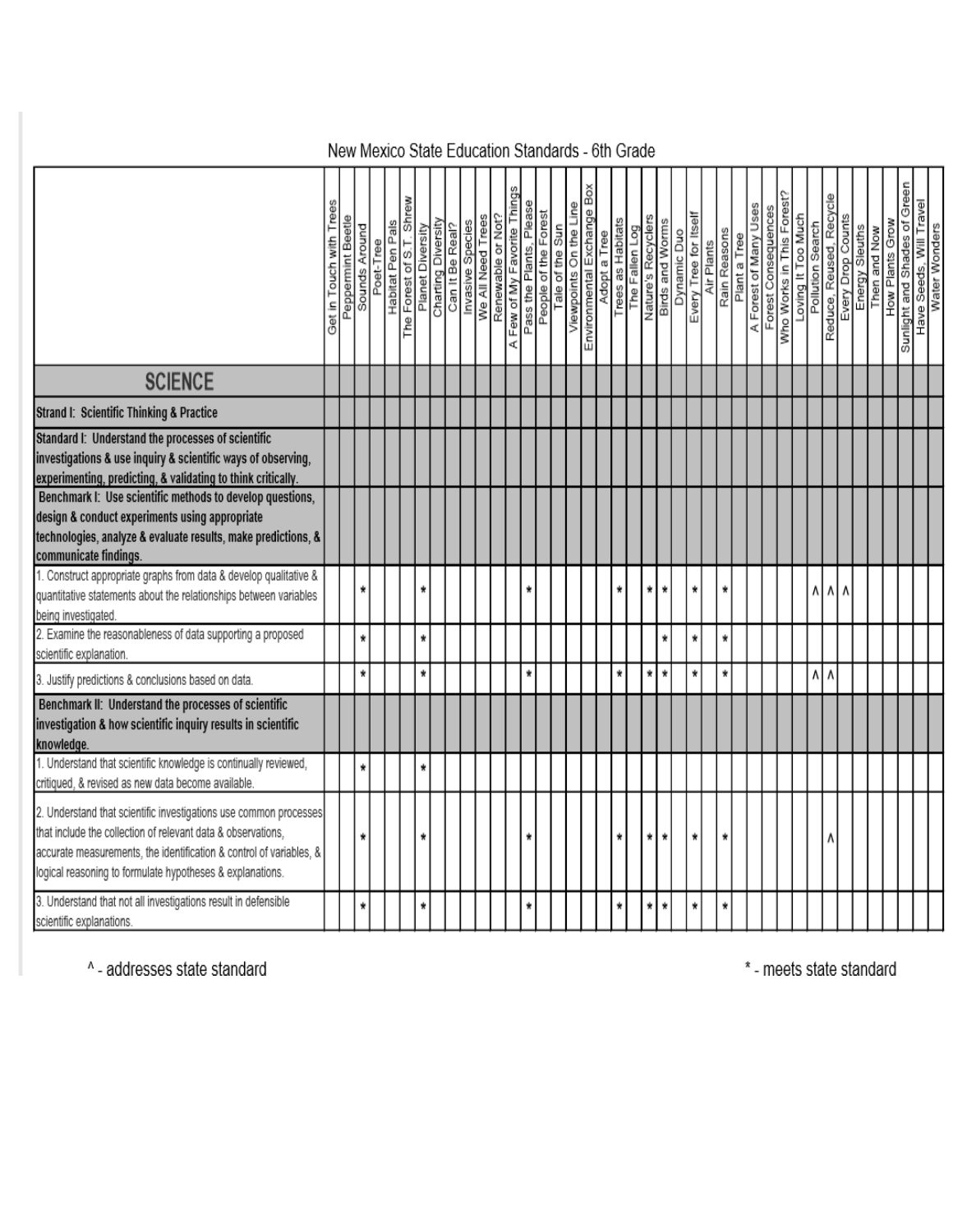|                                                                                                                                                                                                    | Sounds Around | Poet-Tree | Charting Diversity | Can It Be Real? | Renewable or Not?<br>Invasive Species | A Few of My Favorite Things | Pass the Plants, Pleas | People of the Forest | Viewpoints On the Line | Environmental Exchange Box | Adopt a Tree | Tress as Habitats | The Fallen Log | Dynamic Duos | Every Tree for Itsel<br>Rain Reasons | Plant a Tree | A Forest of Many Uses | Forest Consequences | Loving It Too Much | Reduce, Reuse, Recycle | Every Drop Counts | Energy Sleuths | Then and Now | How Plants Grow | Green<br>Sunlight and Shades of | Have Seeds, Will Travel<br>Water Wonders | Web of Life | Are Vacant Lots Vacant? | Field, Forest and Stream | Tropical Tree house | 400-Acre Wood | Make Your Own Paper | A Look at Aluminum | I'd Like To Visit A Place Where.<br>On the Move |
|----------------------------------------------------------------------------------------------------------------------------------------------------------------------------------------------------|---------------|-----------|--------------------|-----------------|---------------------------------------|-----------------------------|------------------------|----------------------|------------------------|----------------------------|--------------|-------------------|----------------|--------------|--------------------------------------|--------------|-----------------------|---------------------|--------------------|------------------------|-------------------|----------------|--------------|-----------------|---------------------------------|------------------------------------------|-------------|-------------------------|--------------------------|---------------------|---------------|---------------------|--------------------|-------------------------------------------------|
|                                                                                                                                                                                                    |               |           |                    |                 |                                       |                             |                        |                      |                        |                            |              |                   |                |              |                                      |              |                       |                     |                    |                        |                   |                |              |                 |                                 |                                          |             |                         |                          |                     |               |                     |                    |                                                 |
| <b>SCIENCE</b>                                                                                                                                                                                     |               |           |                    |                 |                                       |                             |                        |                      |                        |                            |              |                   |                |              |                                      |              |                       |                     |                    |                        |                   |                |              |                 |                                 |                                          |             |                         |                          |                     |               |                     |                    |                                                 |
| Strand I: Scientific Thinking & Practice                                                                                                                                                           |               |           |                    |                 |                                       |                             |                        |                      |                        |                            |              |                   |                |              |                                      |              |                       |                     |                    |                        |                   |                |              |                 |                                 |                                          |             |                         |                          |                     |               |                     |                    |                                                 |
| Standard I: Understand the processes of scientific investigations &<br>use inquiry & scientific ways of observing, experimenting, predicting,<br>& validating to think critically.                 |               |           |                    |                 |                                       |                             |                        |                      |                        |                            |              |                   |                |              |                                      |              |                       |                     |                    |                        |                   |                |              |                 |                                 |                                          |             |                         |                          |                     |               |                     |                    |                                                 |
| Benchmark I: Use scientific methods to develop questions, design &<br>conduct experiments using appropriate technologies, analyze &<br>evaluate results, make predictions, & communicate findings. |               |           |                    |                 |                                       |                             |                        |                      |                        |                            |              |                   |                |              |                                      |              |                       |                     |                    |                        |                   |                |              |                 |                                 |                                          |             |                         |                          |                     |               |                     |                    |                                                 |
| 1. Use a variety of print & web resources to collect information, inform                                                                                                                           |               |           |                    |                 |                                       |                             |                        |                      |                        |                            |              | ×                 |                |              |                                      | ¥            |                       |                     |                    |                        |                   |                |              |                 |                                 |                                          |             |                         |                          |                     |               |                     |                    |                                                 |
| investigations, & answer a scientific question or hypothesis.<br>2. Use models to explain the relationships between variables being<br>investigated.                                               |               |           |                    |                 |                                       |                             |                        |                      |                        |                            |              |                   |                |              |                                      |              |                       |                     |                    |                        |                   |                |              |                 |                                 |                                          |             |                         |                          |                     |               |                     |                    |                                                 |
| Benchmark II: Understand the processes of scientific investigation &<br>how scientific inquiry results in scientific knowledge.                                                                    |               |           |                    |                 |                                       |                             |                        |                      |                        |                            |              |                   |                |              |                                      |              |                       |                     |                    |                        |                   |                |              |                 |                                 |                                          |             |                         |                          |                     |               |                     |                    |                                                 |
| Describe how bias can affect scientific investigation & conclusions.                                                                                                                               |               |           |                    |                 |                                       |                             |                        |                      |                        |                            |              |                   |                |              |                                      |              |                       |                     |                    |                        |                   |                |              |                 |                                 |                                          |             |                         |                          |                     |               |                     |                    |                                                 |
| 2. Critique procedures used to investigate a hypothesis.                                                                                                                                           |               |           |                    |                 |                                       |                             |                        |                      |                        |                            |              |                   |                |              |                                      |              |                       |                     |                    |                        |                   |                |              |                 |                                 |                                          |             |                         |                          |                     |               |                     |                    |                                                 |
| 3. Analyze & evaluate scientific explanations.<br>Benchmark III: Use mathematical ideas, tools, & techniques to                                                                                    |               |           |                    |                 |                                       |                             |                        |                      |                        |                            |              |                   |                |              |                                      |              |                       |                     |                    |                        |                   |                |              |                 |                                 |                                          |             |                         |                          |                     |               |                     |                    |                                                 |
| understand scientific knowledge.                                                                                                                                                                   |               |           |                    |                 |                                       |                             |                        |                      |                        |                            |              |                   |                |              |                                      |              |                       |                     |                    |                        |                   |                |              |                 |                                 |                                          |             |                         |                          |                     |               |                     |                    |                                                 |
| 1. Understand that the number of data (sample size) influences the<br>reliability of a prediction.                                                                                                 |               |           |                    |                 |                                       |                             |                        |                      |                        |                            |              | ٨                 |                |              | ۸Ι۸                                  |              |                       |                     |                    | ۸I۸                    |                   |                |              | ٨               |                                 |                                          |             |                         |                          |                     |               |                     |                    |                                                 |
| 2. Use mathematical expressions to represent data & observations collected                                                                                                                         |               |           |                    |                 |                                       |                             |                        |                      |                        |                            |              | ÷                 |                |              | ¥                                    | ¥            |                       |                     |                    | 시시                     |                   |                |              | ٨               |                                 |                                          |             |                         |                          |                     |               |                     |                    |                                                 |
| in scientific investigations.                                                                                                                                                                      |               |           |                    |                 |                                       |                             |                        |                      |                        |                            |              | ₩                 |                |              | * *                                  |              |                       |                     |                    |                        |                   |                |              |                 |                                 |                                          |             |                         |                          |                     |               |                     |                    |                                                 |
| 3. Select & use an appropriate model to examine a phenomenon.                                                                                                                                      |               |           |                    |                 |                                       |                             |                        |                      |                        |                            |              |                   |                |              |                                      |              |                       |                     |                    |                        |                   |                |              |                 |                                 |                                          |             |                         |                          |                     |               |                     |                    |                                                 |
| Strand II: Content of Science                                                                                                                                                                      |               |           |                    |                 |                                       |                             |                        |                      |                        |                            |              |                   |                |              |                                      |              |                       |                     |                    |                        |                   |                |              |                 |                                 |                                          |             |                         |                          |                     |               |                     |                    |                                                 |

^- addresses state standard

\* - meets state standard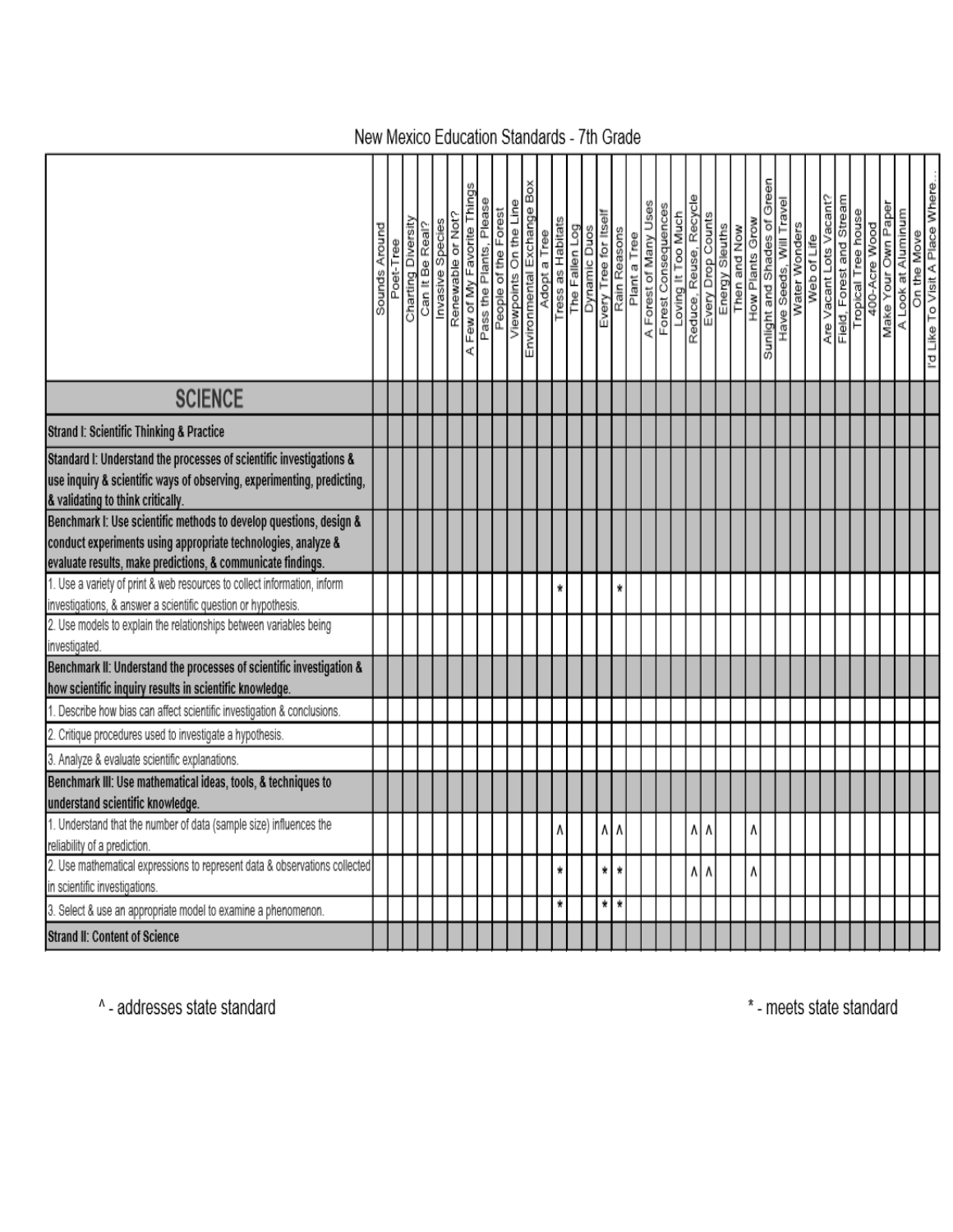# New Mexico State Education Standards - 8th Grade

|                                                                                                                                                                                                    | Sounds Around | Poet-Tree | Charting Diversity | Can It Be Real? | Invasive Species | Renewable or Not? | A Few of My Favorite Things | Pass the Plants, Please | People of the Forest | Viewpoints On the Line | ă<br>Environmental Exchange | Adopt a Tree | Trees as Habitats | The Fallen Log | Dynamic Duos | Every Tree for Itsel | Rain Reasons | Plant a Tree | A Forest of Many Uses<br>Forest Consequences | Loving It Too Much | Reduce, Reuse, Recyc | Every Drop Counts | Energy Sleuths<br>Then and Now | How Plants Grow | Sunlight and Shades of Green | Have Seeds, Will Travel | Water Wonders | Web of Life | Are Vacant Lots Vacant? | Field, Forest, and Stream | Tropical Tree house | 400-Acre Wood | Make Your Own Paper | A Look at Aluminum | On the Move | I'd Like to Visit A Place Where | Planning the Ideal Community<br>We Can_Work It Out |
|----------------------------------------------------------------------------------------------------------------------------------------------------------------------------------------------------|---------------|-----------|--------------------|-----------------|------------------|-------------------|-----------------------------|-------------------------|----------------------|------------------------|-----------------------------|--------------|-------------------|----------------|--------------|----------------------|--------------|--------------|----------------------------------------------|--------------------|----------------------|-------------------|--------------------------------|-----------------|------------------------------|-------------------------|---------------|-------------|-------------------------|---------------------------|---------------------|---------------|---------------------|--------------------|-------------|---------------------------------|----------------------------------------------------|
|                                                                                                                                                                                                    |               |           |                    |                 |                  |                   |                             |                         |                      |                        |                             |              |                   |                |              |                      |              |              |                                              |                    |                      |                   |                                |                 |                              |                         |               |             |                         |                           |                     |               |                     |                    |             |                                 |                                                    |
| <b>SCIENCE</b>                                                                                                                                                                                     |               |           |                    |                 |                  |                   |                             |                         |                      |                        |                             |              |                   |                |              |                      |              |              |                                              |                    |                      |                   |                                |                 |                              |                         |               |             |                         |                           |                     |               |                     |                    |             |                                 |                                                    |
| Strand I: Scientific Thinking & Practice                                                                                                                                                           |               |           |                    |                 |                  |                   |                             |                         |                      |                        |                             |              |                   |                |              |                      |              |              |                                              |                    |                      |                   |                                |                 |                              |                         |               |             |                         |                           |                     |               |                     |                    |             |                                 |                                                    |
| Standard I: Understand the processes of scientific investigations &<br>use inquiry & scientific ways of observing, experimenting, predicting,<br>& validating to think critically.                 |               |           |                    |                 |                  |                   |                             |                         |                      |                        |                             |              |                   |                |              |                      |              |              |                                              |                    |                      |                   |                                |                 |                              |                         |               |             |                         |                           |                     |               |                     |                    |             |                                 |                                                    |
| Benchmark I: Use scientific methods to develop questions, design &<br>conduct experiments using appropriate technologies, analyze &<br>evaluate results, make predictions, & communicate findings. |               |           |                    |                 |                  |                   |                             |                         |                      |                        |                             |              |                   |                |              |                      |              |              |                                              |                    |                      |                   |                                |                 |                              |                         |               |             |                         |                           |                     |               |                     |                    |             |                                 |                                                    |
| . Evaluate the accuracy & reproducibility of data & observations.                                                                                                                                  |               |           |                    |                 |                  |                   |                             |                         |                      |                        |                             |              |                   |                |              |                      | ₩            |              |                                              |                    |                      |                   |                                |                 |                              |                         |               |             |                         |                           |                     |               |                     |                    |             |                                 |                                                    |
| 2. Use a variety of technologies to gather, analyze & interpret<br>scientific data.                                                                                                                | ٨             |           |                    |                 |                  |                   |                             |                         |                      |                        |                             |              |                   |                |              | ٨                    | Λ            |              |                                              |                    | ٨                    |                   |                                |                 |                              |                         |               |             |                         |                           |                     |               |                     |                    |             |                                 |                                                    |
| Benchmark II: Understand the processes of scientific investigation &<br>how scientific inquiry results in scientific knowledge.                                                                    |               |           |                    |                 |                  |                   |                             |                         |                      |                        |                             |              |                   |                |              |                      |              |              |                                              |                    |                      |                   |                                |                 |                              |                         |               |             |                         |                           |                     |               |                     |                    |             |                                 |                                                    |
| Examine alternative explanations for observations.                                                                                                                                                 | ٨             |           |                    |                 |                  |                   |                             |                         |                      |                        |                             |              | ٨                 |                |              |                      | $\star$      |              |                                              |                    |                      |                   |                                |                 |                              |                         |               |             |                         |                           |                     |               |                     |                    |             |                                 |                                                    |
| 3. Know that scientific knowledge is built on questions posed as<br>testable hypotheses, which are tested until the results are accepted<br>by peers.                                              |               |           |                    |                 |                  |                   |                             |                         |                      |                        |                             |              |                   |                |              |                      |              |              |                                              |                    |                      |                   |                                |                 |                              |                         |               |             |                         |                           |                     |               |                     |                    |             |                                 |                                                    |
| Benchmark III: Use mathematical ideas, tools, & techniques to                                                                                                                                      |               |           |                    |                 |                  |                   |                             |                         |                      |                        |                             |              |                   |                |              |                      |              |              |                                              |                    |                      |                   |                                |                 |                              |                         |               |             |                         |                           |                     |               |                     |                    |             |                                 |                                                    |
| understand scientific knowledge.<br>. Use mathematical expressions & techniques to explain data &                                                                                                  |               |           |                    |                 |                  |                   |                             |                         |                      |                        |                             |              |                   |                |              |                      |              |              |                                              |                    |                      |                   |                                |                 |                              |                         |               |             |                         |                           |                     |               |                     |                    |             |                                 |                                                    |
| observations & to communicate findings (formulas & equations,<br>significant figures, graphing, sampling, estimation, mean).                                                                       | ٨             |           |                    |                 |                  |                   |                             | ۸                       |                      |                        |                             |              |                   |                | ٨            | ٨                    | ٨            |              |                                              |                    |                      |                   |                                |                 |                              |                         |               |             |                         |                           |                     |               |                     |                    |             |                                 |                                                    |
| Strand II: Content of Science                                                                                                                                                                      |               |           |                    |                 |                  |                   |                             |                         |                      |                        |                             |              |                   |                |              |                      |              |              |                                              |                    |                      |                   |                                |                 |                              |                         |               |             |                         |                           |                     |               |                     |                    |             |                                 |                                                    |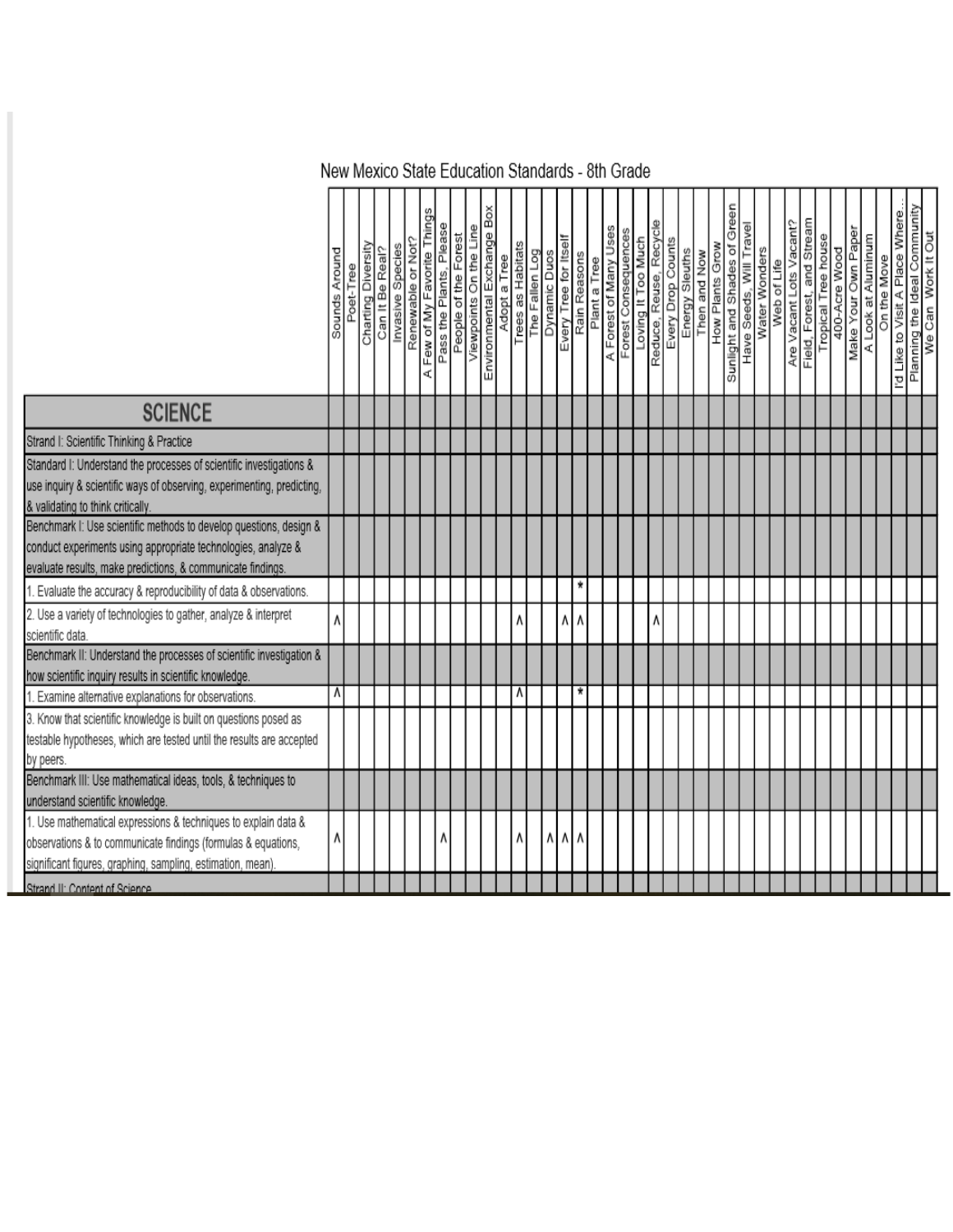### Energy in Ecosystems E-Unit Grades 3-5

To get the e-unit, go to shop.plt.org

Introduction: This unit provides activities and resources to help educators and their students explore ecosystems and some of the ways that organisms interact within ecosystems. The introduction section was created to help teachers integrate this unit into their existing curricula. It contains the following chapter heads: - Unit Approach - Flexibility Is Key - Instructional Models - Learning Progressions - Lesson Planning Timeline and Tips - Unit Organization and Navigation - Book Suggestions - Teaching Outdoors

Pre-Assessment – This pre-assessment activity enables you to gauge students' current knowledge on the topic of energy in ecosystems. (Time Considerations: 20-40 minutes; Setting: Classroom)

Activity 1: The Forest of S.T. Shrew – Students take a "shrew's-eye-view" of life in the woods to gain an understanding of the variety of organisms that live in forests and to learn how living and nonliving things interact. (Time Considerations: One to two 50-minute periods; Setting: Classroom)

Activity 2: A Home for Many – Students inventory the plants and animals that live in, on, and around trees and discover how trees meet their needs for survival. (Time Considerations: Two 50-minute periods; Setting: Classroom/Outdoor)

Activity 3: Web of Life – By conducting research and simulating a food web, students will take a close look at a forest ecosystem and discover ways that plants and animals are connected to each other. (Time Considerations: Two 50-minute periods; Setting: Classroom)

Activity 4: Power Plants – In this inquiry-based activity, students design investigations to explore what "power plants" need to function and grow. (Time Considerations: One 20-minute period to introduce the activity and 15 minutes later in the day to observe demonstration, one 50 minute period to set up the experiments, 10–15 minutes once or twice a week for about a month to monitor the experiment, and one 50-minute period to wrap up; Setting: Classroom and Science Lab)

Activity 5: Every Tree for Itself – Through a simulation, students explore the ecosystem components that trees need to live and grow, and learn how organisms in an ecosystem often must compete for their needs. (Time Considerations: One or two 50-minute periods; Setting: Classroom)

Activity 6: Invasive Species – In this activity, students research invasive species to determine their impact on ecosystems and what characteristics make them so challenging. (Time Considerations: Two 60-minute periods, plus time for research and presentations; Setting:

Classroom)

Post-Assessment – After completing all unit activities, teachers can use this final postassessment to determine students' knowledge depth and content gains. (Time Considerations: 20- 40 minutes; Setting: Classroom)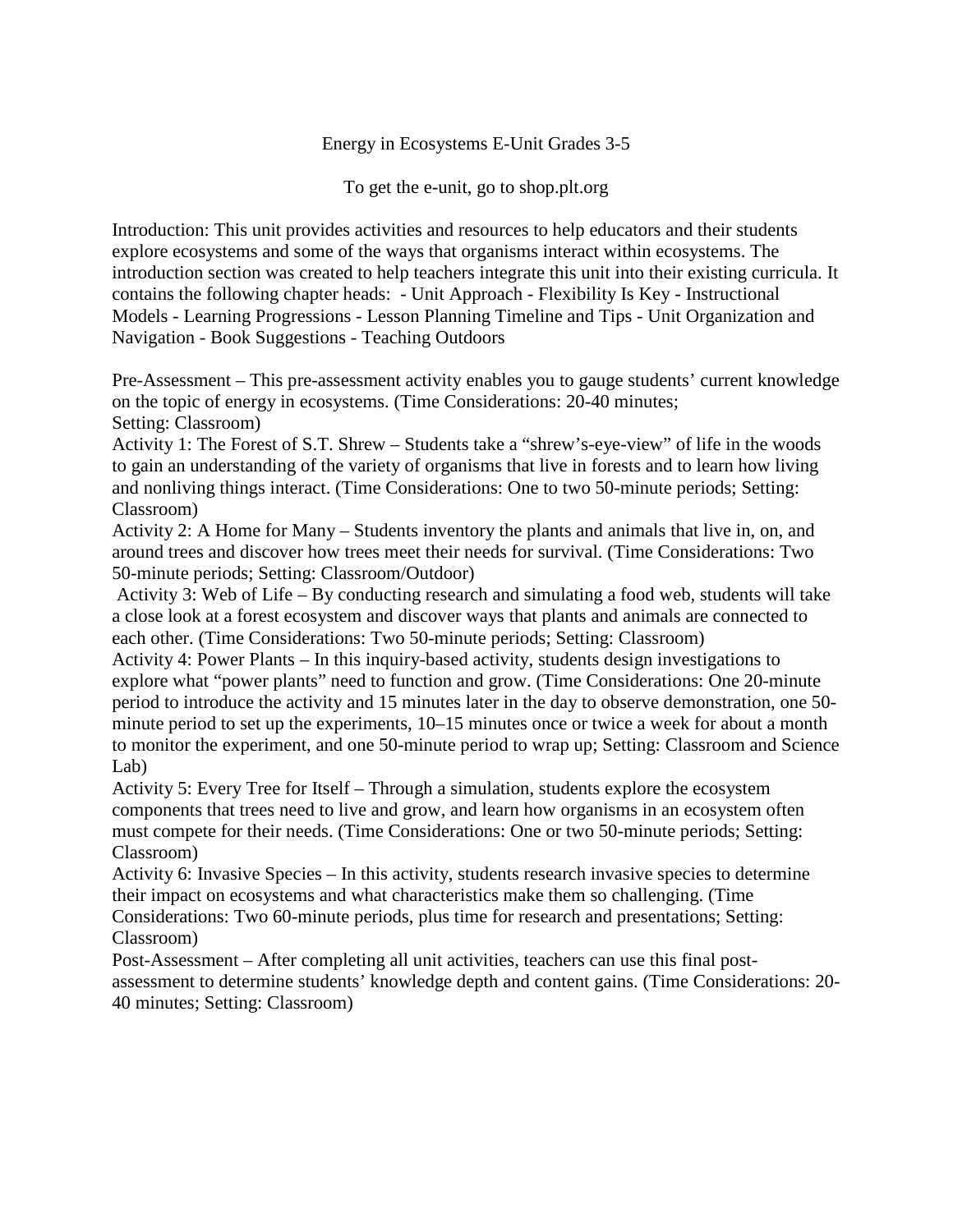### **Attachment C**

Conflict of Interest DRAFT

AFSA shall comply with all applicable state and federal statutes regarding nepotism. The Board of Education, superintendent, and all employees of AFSA shall not engage in nepotism in any of their operations or hiring practices. AFSA shall not initially employ or approve initial employment in any capacity a person who is a family member of a Board of Education member, the superintendent, or the individual responsible for the hiring and/or supervision of that family member.

The Board of Education may waive this policy for family members of the Director.

No family member shall evaluate another family member.

ALL FOR SUCCESS ACADEMY COUNTIES OF BERNALILLO AND SANDOVAL ALBUQUERQUE, NEW MEXICO

**\_\_\_\_** I shall treat my position with AFSA as a public trust and shall use the powers and resources of my position to advance the public interest and not obtain personal benefits or pursue private interests.

**\_\_\_\_** I shall not request or receive nor offer a legislator, public official or public employee any money, thing of value or promise thereof that is conditioned upon or given in exchange for promised performance of an official act.

**\_\_\_\_\_** I shall not directly or indirectly coerce or attempt to coerce another public officer or employee to pay, lend or contribute anything of value to a party, committee, organization, agency or person for a political purpose. I shall not directly or indirectly coerce or attempt to coerce the political activities of another employee when they are acting as a private citizen.

**\_\_\_\_\_** I shall not use or disclose confidential information acquired by virtue of my position with AFSA for my or another's private gain.

**\_\_\_\_** I shall fully disclose real or potential conflicts of interest and shall make reasonable efforts to avoid undue influence and abuse of my position.

\_ I, or a family member (spouse, domestic partner, parent, sibling and/or child), has a financial interest in:

*Financial interest means ownership interest in a business or any employment or prospective employment for which negotiations have already begun Substantial interest means ownership interest of a business that is greater than 20%*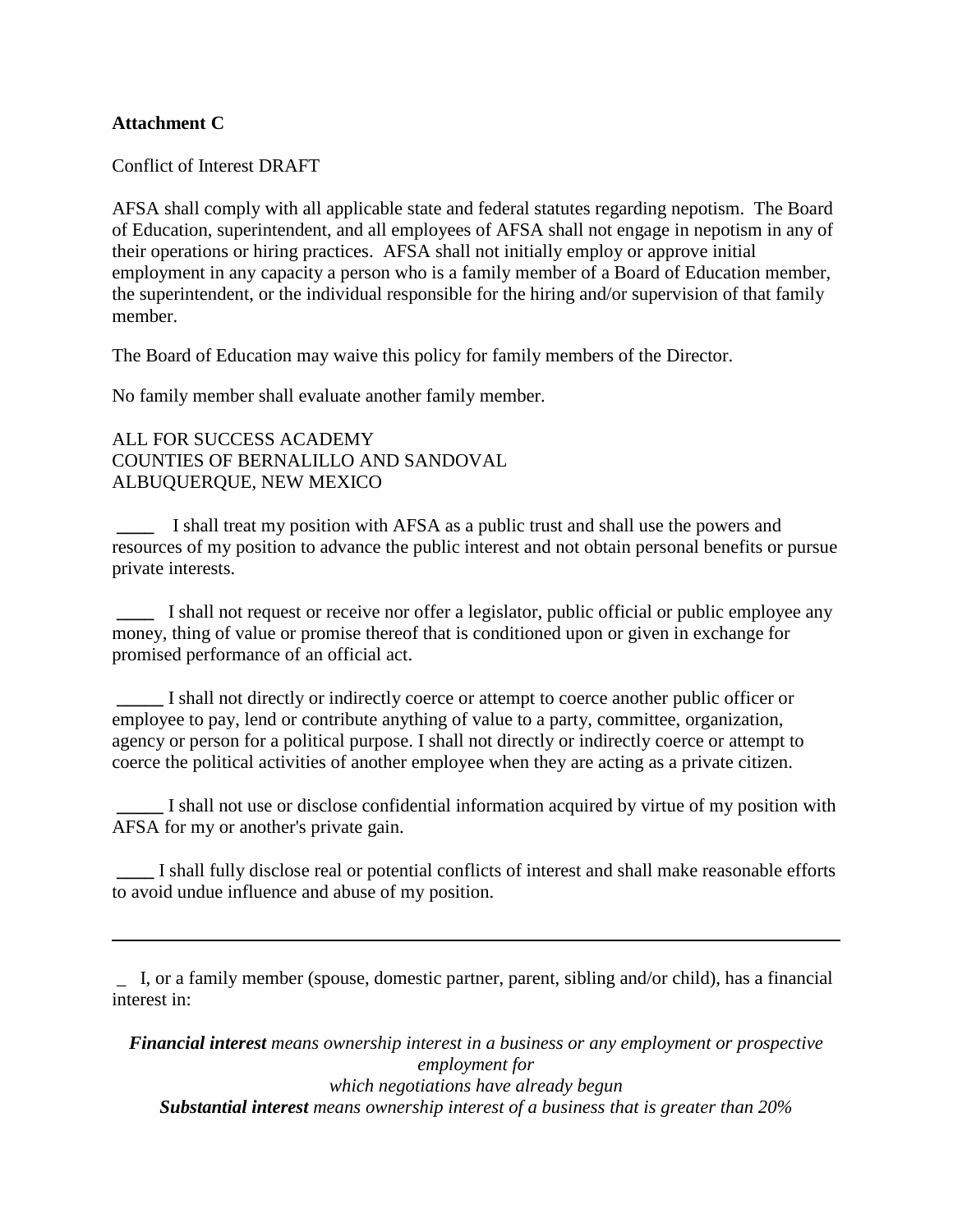| Name of<br><b>Business</b> | Myself or Family<br>Member | Type of Interest     | Does the business currently<br>contract or have a future<br>interest in contracting with<br>AFSA? |
|----------------------------|----------------------------|----------------------|---------------------------------------------------------------------------------------------------|
|                            | $\mathbf{M}$ yself         | - Financial Interest | No Contract                                                                                       |
|                            | _ Family Member            | _Substantial         | _ Current Contract                                                                                |
|                            | Relation:                  | Interest             | <b>Future Interest</b>                                                                            |

\_ I shall abstain from participation in any decision involving this/these business entity(ies) or real property, unless permitted to do so pursuant to the New Mexico Governmental Conduct Act.

I understand it is my responsibility to disclose any new financial interest or employment occurs prior to the annual review of this document.

Employee Signature: Date: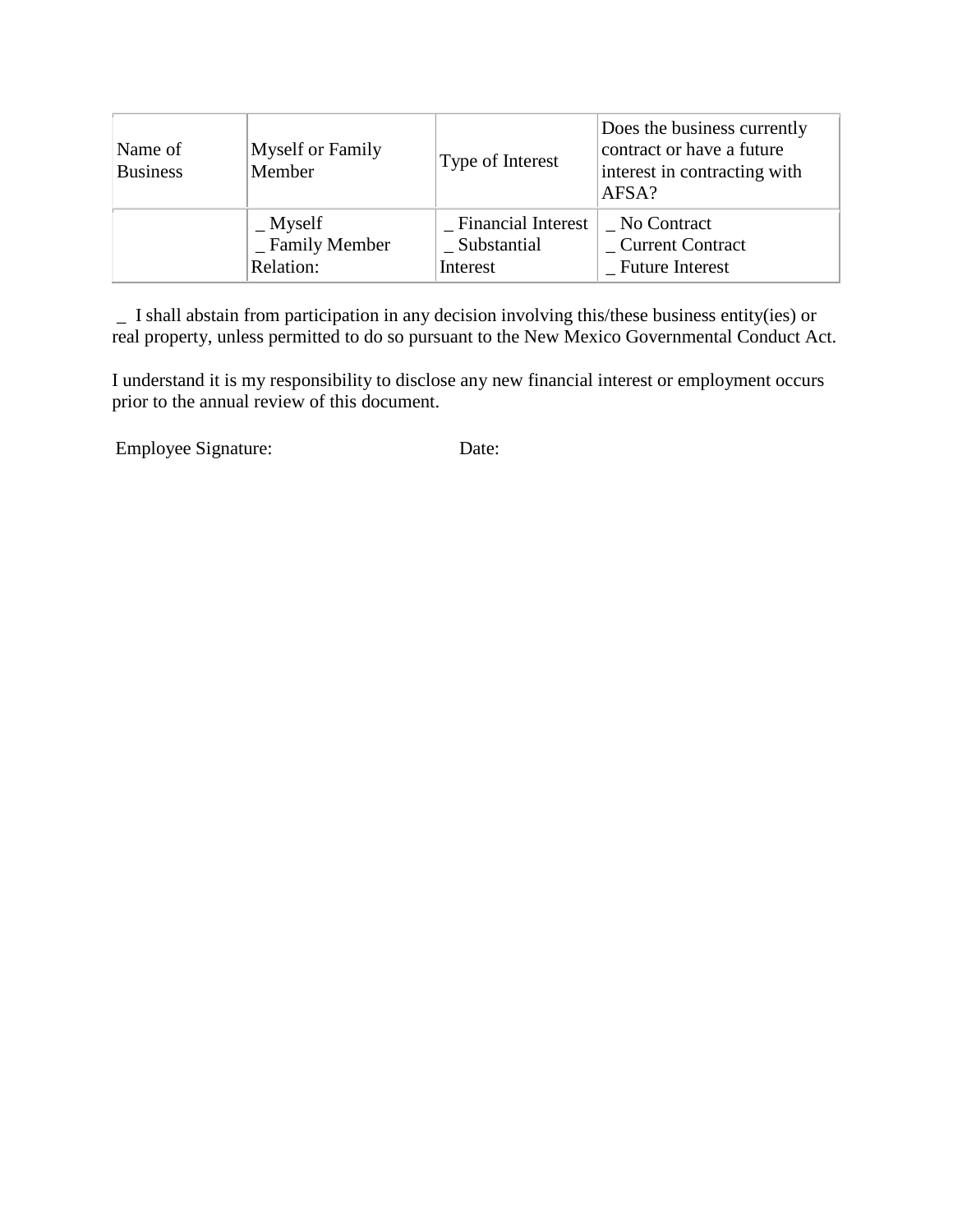#### **ATTACHMENT D**

May 22, 2019 AFSA Founding Board Albuquerque, NM

To Whom It May Concern,

I would like to express my interest in your school's Director of Operations position. I believe that the insights, skills and experiences I have gained in my career would be well suited for your position.

As a parent, I was told that my own child would never advance beyond Kindergarten Math standards and objectives. My daughter graduated from New Mexico Tech and knows more math than I will ever learn. One of the reasons for her accomplishments is that her parents believed she was capable. What leads to the capable beliefs is the self-efficacy that both of us have for our capabilities as teachers and our ability to help others learn. Too often, in my opinion, we as educators use excuses of low SES or probable low IQ to allow us to give up. We all wish our students had supportive parents, high IQ and were all high achievers, but, realistically, this is not the case. To counteract this fact, we need to realize there is an affective component of the student that helps the brain to process information and support for individual achievement must be included. My background in Character Education and developing strategies along with scaffolding activities that aid students in catching up and helps students become successful independent learners.

As a teacher, I have taught classes that were filled with gifted students as well as students who have been mired in failure and documented learning disabilities. All students need to be stimulated cognitively. Whether I teach Math, Reading or Social Studies to high achieving and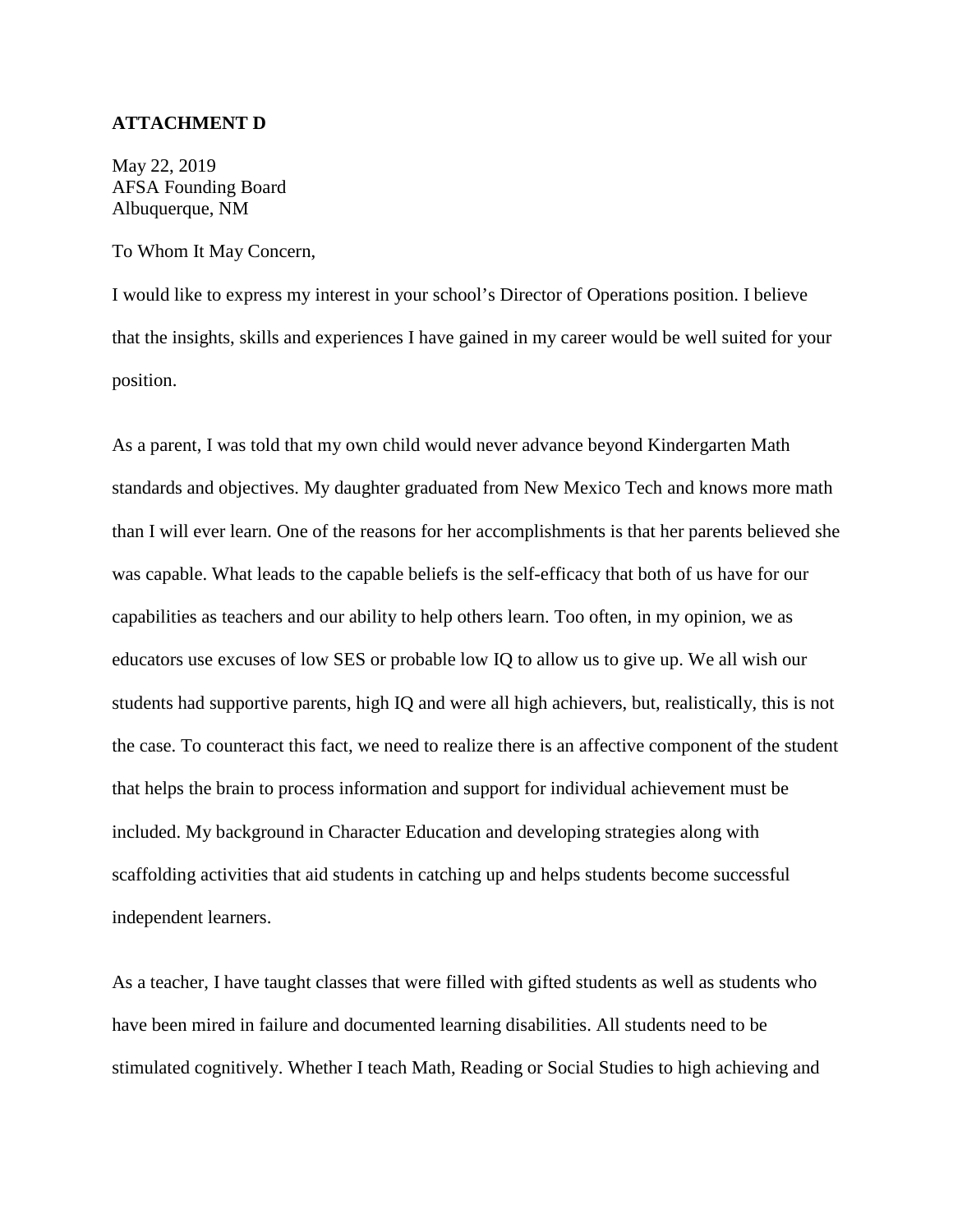low achieving students, I have a system that requires the students to utilize Bloom's Taxonomy. Bloom's Taxonomy is a crucial learning compendium that shows students how to learn and more importantly helps them understand how they learn. It is crucial to help students to process information at higher levels and help our students to be better students. It is the ability to seamlessly allow the student to think well utilizing lower order to higher order strategies which allow them to increase their academic scores. It is so important for them to succeed. To achieve success and move forward in their academic and social achievement, they must experience initial success and hold out hope to continue their success. It sets the basis for them to continue to succeed and not deal with failure which engenders emotions that are difficult to overcome. When students feel successful, they are willing to care, to try harder and give greater effort. In my career, I have seen many students is many and varied settings, and I have seen he apathy towards learning and the despair in the students' hearts as they enter the classroom. I want to set a school up to for great success and support students and students in the learning process.

The phrases I love to listen for are "I am smart!" or "I passed it!" It happened to a boy this year when he was able to solve algebra problems. He smiled and gave me greater effort. It also allowed me to become a coach and cover a crucial topic with him: If you focus, you will make even greater progress. I told him that he needed to be positive, personal, and proactive with me and himself and he blossomed three grade levels on the i-Ready end of year assessment. He figured it out. If we can positively stimulate the affective and cognitive components of the student and establish confidence in their ability, we can affect change in our schools.

Last year, I was the Eighth Grade Math Special Education teacher. Before the middle of the year diagnostic, other math teachers were beginning to use my bell ringers and other math supports to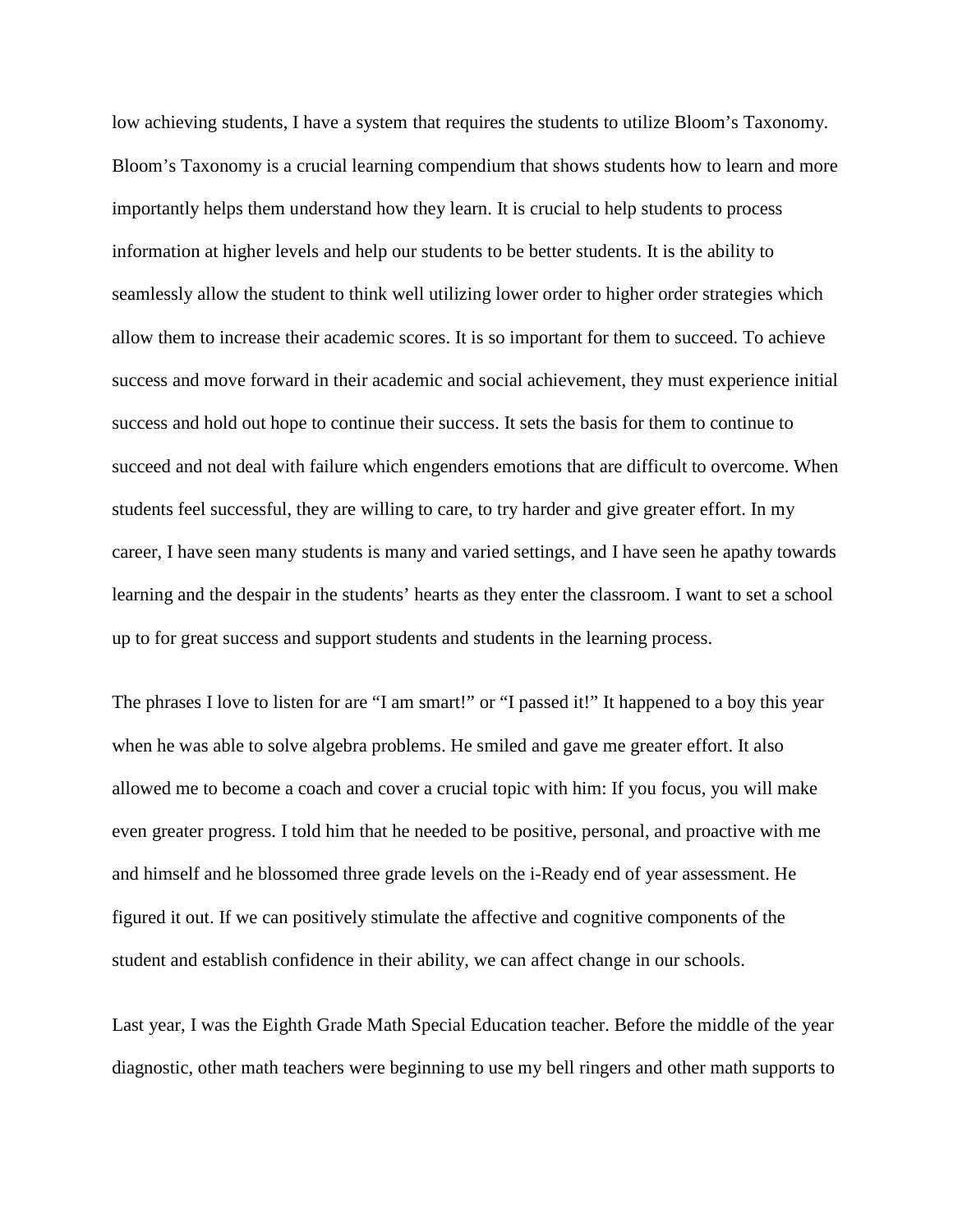help the students in their math classes. The same teachers also sent troubled students who were behind in Math to me so they could get small group help. Some students who were failing their classes asked to join mine so they could get prepared for their high school classes. Academics went up and discipline went down. Everyone worked hard and was focused, but students were content they were successful.

Early in my career, I wrote curriculum for the Texas Association for Supervision and Curriculum Development (TASCD). I firmly believe this experience gave me a new perspective on because the group focused on alternative ways to positively impact student achievement. Textbooks are wonderful tools, but they are tools we need to judiciously utilize to benefit our students. Additionally, there are many textbooks that can be excellent tools to aid student growth, but many teachers struggle to adequately implement curriculum in the classroom and understand how to best utilize it to benefit student achievement. I try to use the lessons, periodic diagnostics and the three assessments during the year to not only direct student learning, but to also use it as an objective and substantive data to encourage students to believe they are successful learners. Teachers need support but we all need to focus on students' needs and have a plan for them to circumnavigate grade level standards and objectives when they can be up to two to six years behind their grade level peers. This is a crucial asset for the school AFSA is to become.

I look forward to your positive response and hope we can establish a positive learning environment at AFSA and to prepare the students to be successful in school and life.

Sincerely,

#### Mark Hannagan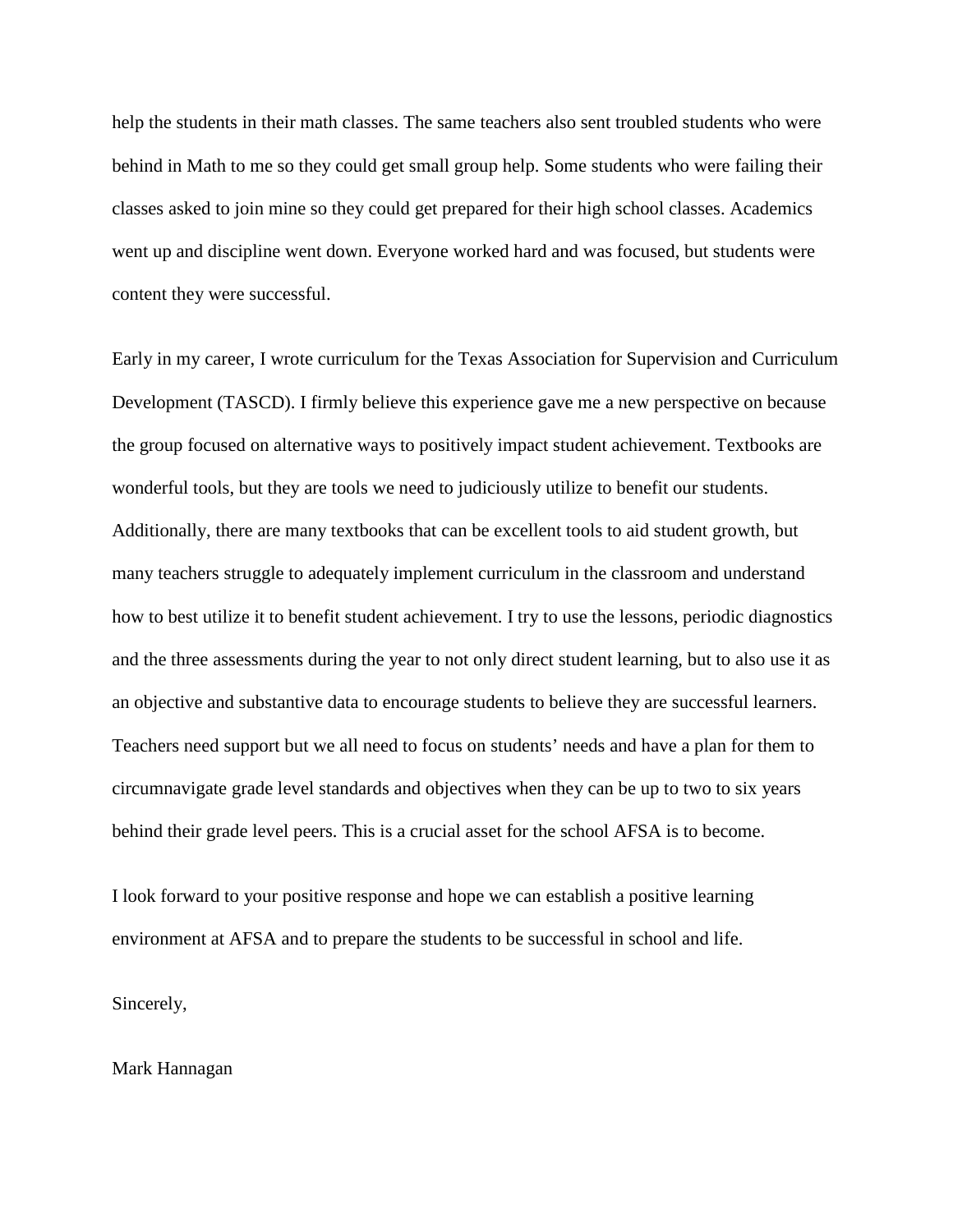| Mark                   |                                                                                                                                                                                                                                                                                                                                                                                                                                                                                                                                                                                                                                                                                                                                                                                                                                                                                                                                                                                                                  |
|------------------------|------------------------------------------------------------------------------------------------------------------------------------------------------------------------------------------------------------------------------------------------------------------------------------------------------------------------------------------------------------------------------------------------------------------------------------------------------------------------------------------------------------------------------------------------------------------------------------------------------------------------------------------------------------------------------------------------------------------------------------------------------------------------------------------------------------------------------------------------------------------------------------------------------------------------------------------------------------------------------------------------------------------|
| Hannagan               | Objective                                                                                                                                                                                                                                                                                                                                                                                                                                                                                                                                                                                                                                                                                                                                                                                                                                                                                                                                                                                                        |
| 7112 Pan Am Frwy       | My objective is to be an instructional leader who establishes a positive learning                                                                                                                                                                                                                                                                                                                                                                                                                                                                                                                                                                                                                                                                                                                                                                                                                                                                                                                                |
| ABQ NM 87109           | environment for all students and to establish open and positive communication with                                                                                                                                                                                                                                                                                                                                                                                                                                                                                                                                                                                                                                                                                                                                                                                                                                                                                                                               |
| $(575)$ 446-8035       | staff and students with whom I work.                                                                                                                                                                                                                                                                                                                                                                                                                                                                                                                                                                                                                                                                                                                                                                                                                                                                                                                                                                             |
|                        | <b>Employment History</b>                                                                                                                                                                                                                                                                                                                                                                                                                                                                                                                                                                                                                                                                                                                                                                                                                                                                                                                                                                                        |
| allforsucces@yahoo.com | Math Teacher/Math Hub Teacher                                                                                                                                                                                                                                                                                                                                                                                                                                                                                                                                                                                                                                                                                                                                                                                                                                                                                                                                                                                    |
|                        | 8/18 o 5/19                                                                                                                                                                                                                                                                                                                                                                                                                                                                                                                                                                                                                                                                                                                                                                                                                                                                                                                                                                                                      |
|                        | As a regular education Math teacher in the Bernalillo Public Schools, I<br>worked with students in sixth grade and seventh grade. The seventh-grade<br>students were behind and had to go back to fourth grade to begin the path<br>to learning seventh grade math. During the year, fifteen students scored at<br>the advance level. Less than six students scored one year behind. The sixth-<br>grade class performed the best overall at BMS. Almost every sixth grader<br>was assigned to my wheel class. This allowed me to work with every<br>student for nine weeks and allowed the students to progress nearly two<br>hundred points which is a dramatic gain when most students average thirty<br>points progress before they arrive at my class. I try to develop a good<br>relationship with the classes and individuals while communicating the<br>curriculum in as highly effective manner as possible. Students typically like<br>my class because they learn so much and they enjoy the process. |
|                        | <b>Special Education</b>                                                                                                                                                                                                                                                                                                                                                                                                                                                                                                                                                                                                                                                                                                                                                                                                                                                                                                                                                                                         |
|                        | $8/07/14$ to Present                                                                                                                                                                                                                                                                                                                                                                                                                                                                                                                                                                                                                                                                                                                                                                                                                                                                                                                                                                                             |
|                        | As a special education teacher in the Albuquerque Public Schools, I<br>$\bullet$<br>worked with students from third grade to eighth grade to draw near to grade<br>level mastery of reading, writing and math. I try to develop a good<br>relationship with the classes and individuals while communicating the<br>curriculum in as highly effective manner as possible.                                                                                                                                                                                                                                                                                                                                                                                                                                                                                                                                                                                                                                         |
|                        |                                                                                                                                                                                                                                                                                                                                                                                                                                                                                                                                                                                                                                                                                                                                                                                                                                                                                                                                                                                                                  |
|                        | <b>Math Coach</b><br>$2/11/14$ to $6/6/14$                                                                                                                                                                                                                                                                                                                                                                                                                                                                                                                                                                                                                                                                                                                                                                                                                                                                                                                                                                       |
|                        |                                                                                                                                                                                                                                                                                                                                                                                                                                                                                                                                                                                                                                                                                                                                                                                                                                                                                                                                                                                                                  |
|                        | As the math coach, I organized four week mini-courses to ensure each<br>grade level was exposed to goals and objectives as set out by Core<br>Curriculum guidelines. I also worked directly with over 110 students per<br>day because of the principal's concerns with a lack of progress on certain<br>grade levels and coached the improvement of the Math RTI room.                                                                                                                                                                                                                                                                                                                                                                                                                                                                                                                                                                                                                                           |
|                        | Teacher of Elementary Special Education<br>1/7/13 to 2/11/14                                                                                                                                                                                                                                                                                                                                                                                                                                                                                                                                                                                                                                                                                                                                                                                                                                                                                                                                                     |
|                        |                                                                                                                                                                                                                                                                                                                                                                                                                                                                                                                                                                                                                                                                                                                                                                                                                                                                                                                                                                                                                  |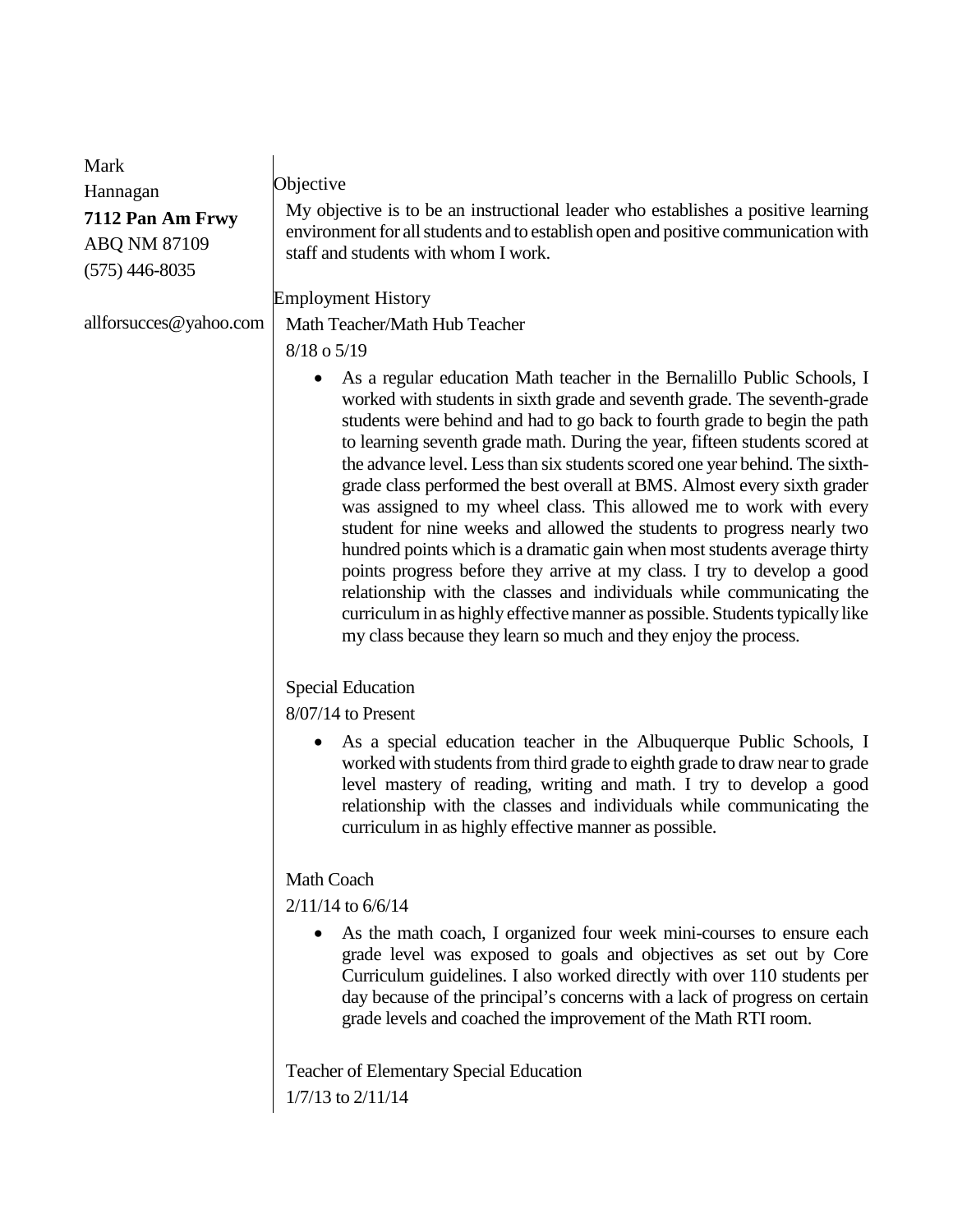• In my position as instructor, I organized all materials required to complete Individualized Educational Plans and ensure all paperwork is within the guidelines of the statutes of State and Federal Guidelines. I utilize the goals and objectives to ensure all students have the opportunity to learn.

Teacher of Special education and Mathematics 7/06 to 12/13/12

• As an instructor of Special Education for the District I was responsible for all planning, program implementation and adherence to all IEP goals.

Infant Toddler Developmental Specialist 7/99 to 6/06

> • As an Infant Toddler Developmental Specialist, I evaluated and treated Children 0-3 years old with developmental delays.

Sims Teen Learning Center 5/99-9/99

> • As a caseworker at Sims' I was responsible for all case management activities such as paperwork and program implementation. The center closed after 4 months of employment.

Heartland Christian School

8/98- 5/99

• As an Instructor of History, I was responsible for teaching grades 6-12.

## North Beloit High School

6/97-7/98

• As Director of Education I was responsible for adherence to Correctional Facility and State guidelines as well as staffing and disciplinary actions. This was a school for adjudicated youth.

Marysville Jr/Sr High School

8/96 -5/97

• I was provided the opportunity to have a paid internship. In this capacity, I was the disciplinarian and attended all lEP meetings.

Manhattan High School

8/94-5/96

• While completing coursework for my graduate degree, I was an instructor for French in the local high school.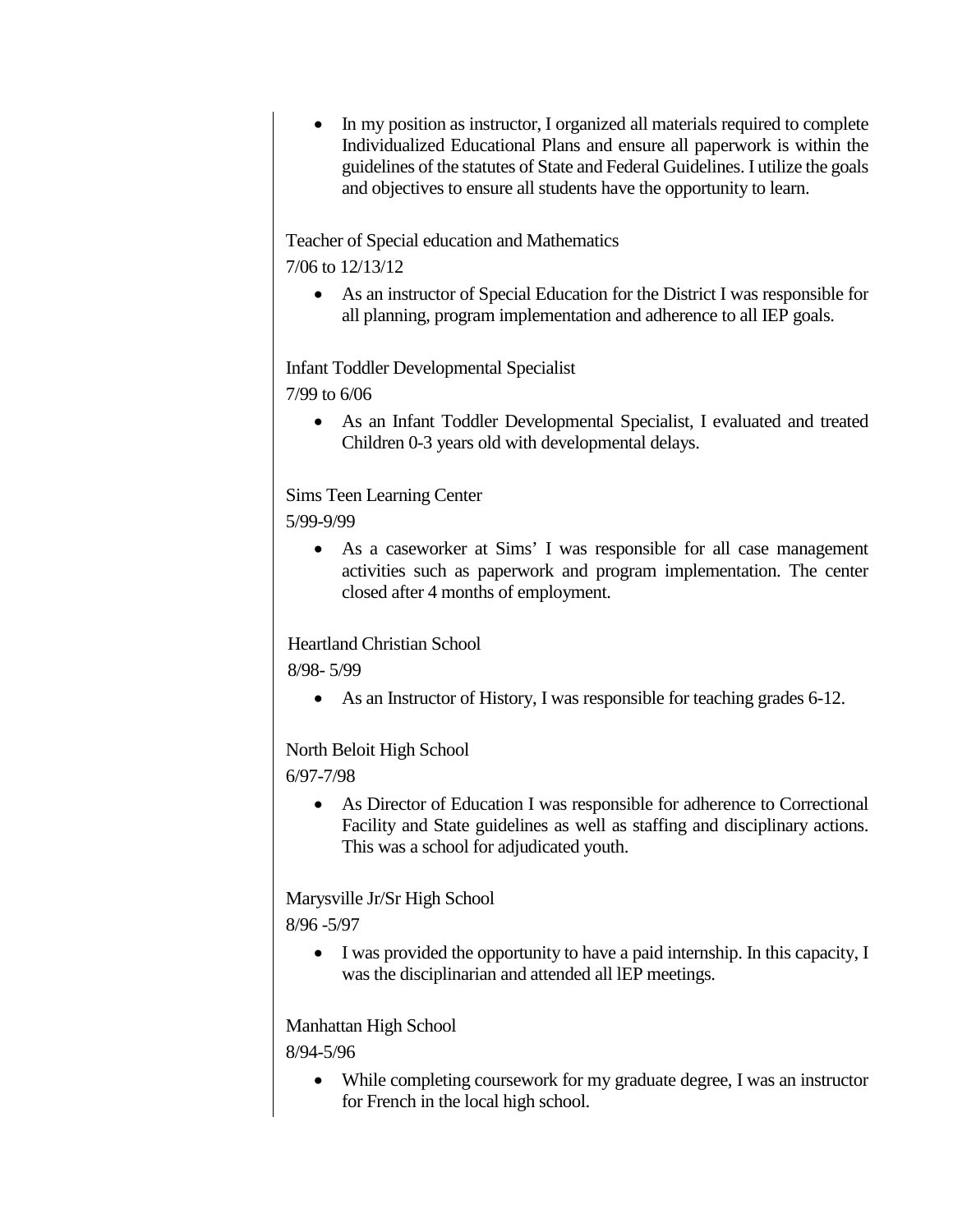South Texas ISD Science Academy 6/92-6/94

• I was an instructor in History for a charter school for grades 9-12.

# Education

# **Graduate Study**

| Northwest Nazerene University  | 2013 |
|--------------------------------|------|
| <b>Kansas State University</b> | 1997 |
| <b>Kansas State University</b> | 1998 |
| <b>Kansas State University</b> | 1999 |
| Grace Theological Seminary     | 1990 |
|                                |      |

# **Undergraduate Study**

| <b>BS</b> Elementary Education     | Kansas State University        | 1988 |
|------------------------------------|--------------------------------|------|
| <b>BA</b> Social Science Education | <b>Kansas State University</b> | 1988 |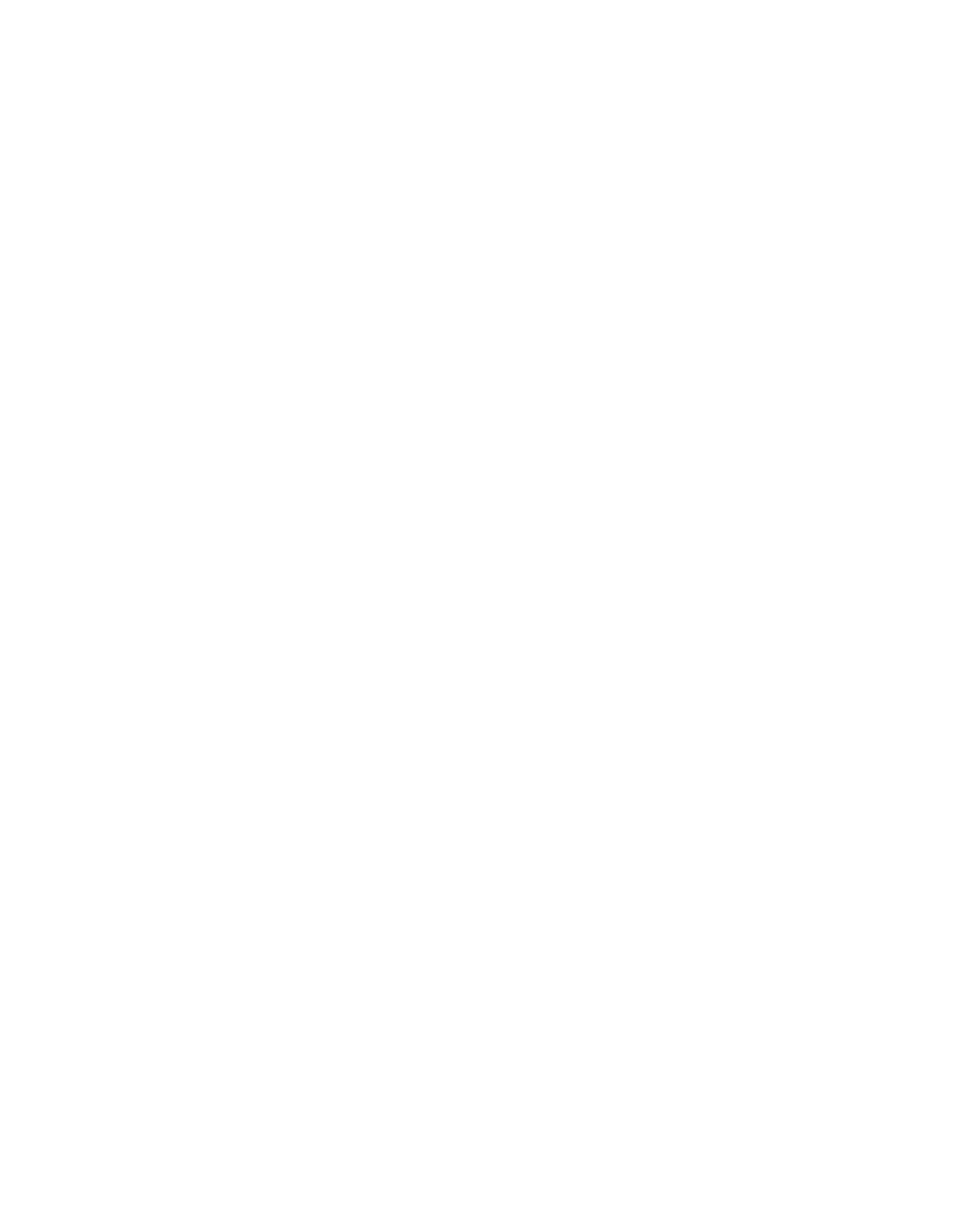*The Following Forms are available from the NMPED for Student and Staff Documentation and Data Collection:*

### *SAMPLE PACKET A*

- **[Elementary School Referral](https://webnew.ped.state.nm.us/wp-content/uploads/2018/03/Elementary-School-Referral-Form.docx)**
- **[Middle/High School Referral](https://webnew.ped.state.nm.us/wp-content/uploads/2018/03/Middle-and-High-School-Referral-Form.docx)**
- **[Student Observation](https://webnew.ped.state.nm.us/wp-content/uploads/2018/03/Student-Observation.docx)**
- **[Notice of and Invitation to SAT Meeting](https://webnew.ped.state.nm.us/wp-content/uploads/2018/03/Notice-of-and-Invitation-to-SAT-Meeting.docx)**
- **[Initial SAT Meeting Summary](https://webnew.ped.state.nm.us/wp-content/uploads/2018/03/Initial-SAT-Meeting-Summary.docx)**
- **[SAT Action/Intervention Plan Overview](https://webnew.ped.state.nm.us/wp-content/uploads/2018/03/SAT-Action-Intervention-Plan.docx)**
- **[Consent for SAT Assessments/ Interventions](https://webnew.ped.state.nm.us/wp-content/uploads/2018/03/Consent-for-SAT-Assessments-and-Interventions.docx)**
- **[Confirmation of Fidelity](https://webnew.ped.state.nm.us/wp-content/uploads/2018/03/Confirmation-of-Fidelity.docx)**
- **[SAT Follow-up Summary](https://webnew.ped.state.nm.us/wp-content/uploads/2018/03/SAT-Follow-Up-Meeting-Summary.docx)**

# **SAMPLE PACKET B**

- **[Student Profile](https://webnew.ped.state.nm.us/wp-content/uploads/2018/03/Student-Profile-Form.doc)**
- **[Teacher Form](https://webnew.ped.state.nm.us/wp-content/uploads/2018/03/Teacher-Form.doc)**
- **[Teacher Input for Addressing Behavior](https://webnew.ped.state.nm.us/wp-content/uploads/2018/03/Teacher-Input-Addressing-Behavior.doc)**
- **[Teacher and Principal Conference](https://webnew.ped.state.nm.us/wp-content/uploads/2018/03/Teacher-Principal-Conference-Form.doc)**
- **[Notice of and Invitation to SAT Meeting](https://webnew.ped.state.nm.us/wp-content/uploads/2018/03/Notice-of-and-Invitation-to-SAT-Meeting-1.docx)**
- **[SAT Meeting Summary Form](https://webnew.ped.state.nm.us/wp-content/uploads/2018/03/SAT-Meeting-Summary-Form.doc)**
- **[Student Observation](https://webnew.ped.state.nm.us/wp-content/uploads/2018/03/Student-Observation-Form.docx)**
- **[Student Case History](https://webnew.ped.state.nm.us/wp-content/uploads/2018/03/Student-Case-History.docx)**
- **[Intervention Plan for Behavior](https://webnew.ped.state.nm.us/wp-content/uploads/2018/03/Intervention-Plan-for-Behavior.docx)**
- **[Fidelity Assurances for SAT Referral for Evaluation](https://webnew.ped.state.nm.us/wp-content/uploads/2018/03/Fidelity-Assurance-SAT-Referral.docx)**
- **[Referral for Evaluation](https://webnew.ped.state.nm.us/wp-content/uploads/2018/03/Referral-for-Evaluation.docx)**

## **SUPPLEMENTAL FORMS**

- **[Hearing Screening and Referral](https://webnew.ped.state.nm.us/wp-content/uploads/2018/03/Hearing-Screening-Form.doc)**
- **[Vision Screening and Referral](https://webnew.ped.state.nm.us/wp-content/uploads/2018/03/Vision-Screening-Form.doc)**
- **[Notice of and Invitation to SAT Meeting \(Spanish\)](https://webnew.ped.state.nm.us/wp-content/uploads/2018/03/Invitation-to-SAT-Spanish.docx)**
- **[Checklist and Scoring Guide for](https://webnew.ped.state.nm.us/wp-content/uploads/2018/03/Checklist-and-Scoring-Guide-for-Gifteed-Students.docx) Gifted Students**
- **[Student Case History \(English/Spanish\)](https://webnew.ped.state.nm.us/wp-content/uploads/2018/03/Student-Case-History-Spanish.docx)**
- **[Behavior Intervention Plan](https://webnew.ped.state.nm.us/wp-content/uploads/2018/03/Behavior-Intervention-Plan.docx)**
- **[SAT Building Log](https://webnew.ped.state.nm.us/wp-content/uploads/2018/03/SAT-Building-Log.doc)**
- **[SAT Self-Assessment](https://webnew.ped.state.nm.us/wp-content/uploads/2018/03/SAT-Self-Assessment.docx)**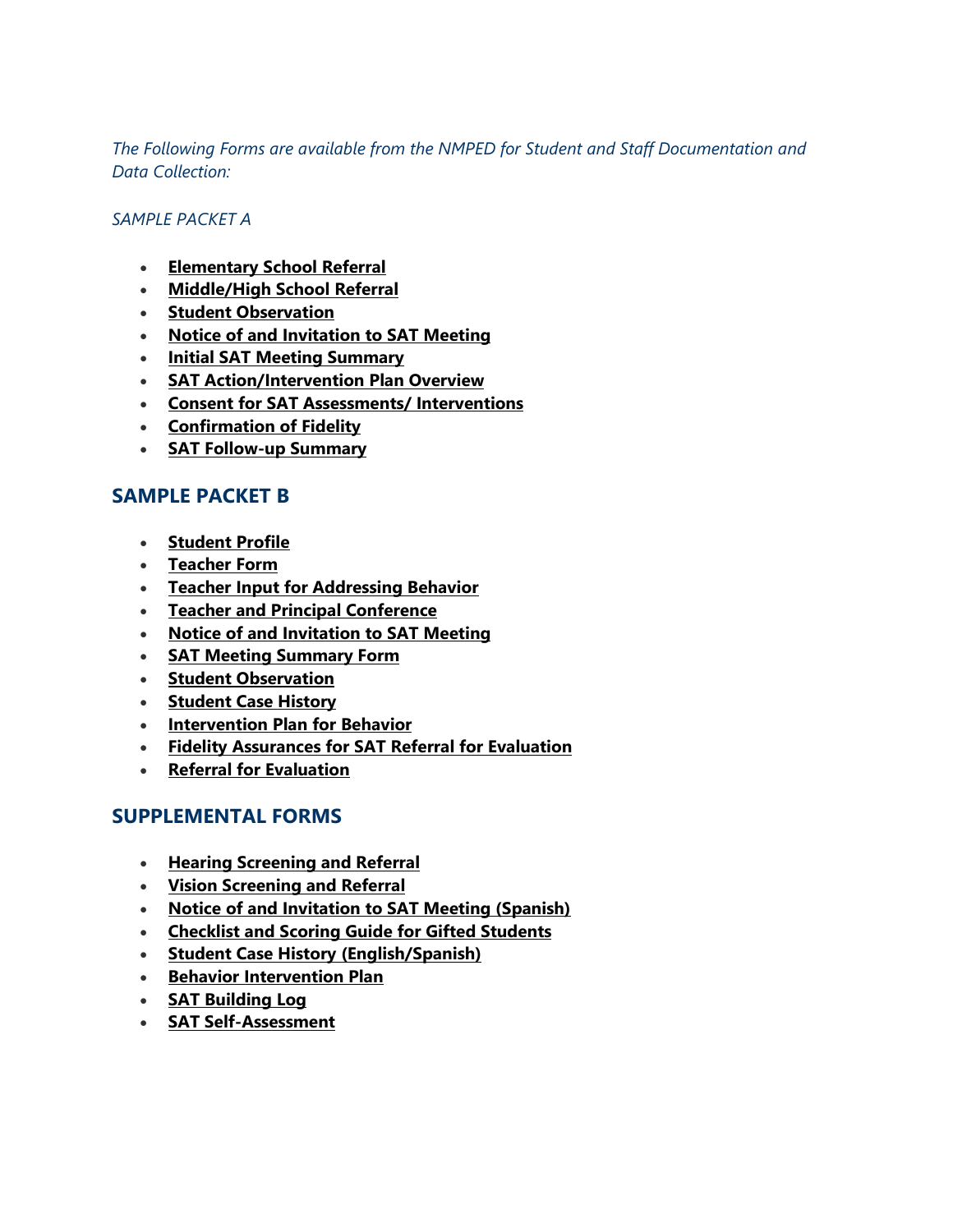SALARY SCHEDULE Examples These will be reviewed and adjusted based upon Legislative Updates

# TEACHER LEVEL I

| <b>Step</b> |    | <b>BA</b> | <b>BA15</b> | <b>BA45/MA</b> | <b>MA15</b> | <b>MA45</b> |
|-------------|----|-----------|-------------|----------------|-------------|-------------|
|             | 0  | 42,337    | 42,342      | 42,347         | 42,352      | 42,357      |
|             | 1  | 42,338    | 42,343      | 42,348         | 42,353      | 42,358      |
|             | 2  | 42,339    | 42,344      | 42,349         | 42,354      | 42,359      |
|             | 3  | 42,340    | 42,345      | 42,350         | 42,355      | 42,360      |
|             | 4  | 42,341    | 42,346      | 42,351         | 42,356      | 42,361      |
|             | 5. | 42,342    | 42,347      | 42,352         | 42,357      | 42,362      |
|             | 6  | 42,343    | 42,348      | 42,353         | 42,358      | 42,363      |
|             | 7  | 42,344    | 42,349      | 42,354         | 42,359      | 42,364      |
|             | 8  | 42,345    | 42,350      | 42,355         | 42,360      | 42,365      |
|             | 9  | 42,346    | 42,351      | 42,356         | 42,361      | 42,366      |
|             | 10 | 42,347    | 42,352      | 42,357         | 42,362      | 42,367      |

Teacher Level II

| <b>Step</b> |    | <b>BA</b> | <b>BA15</b> | <b>BA45/MA</b> | <b>MA15</b> | <b>MA45</b> |
|-------------|----|-----------|-------------|----------------|-------------|-------------|
|             | 1  | 63,045    | 63,060      | 63,071         | 63,084      | 63,096      |
|             | 1  | 63,046    | 63,061      | 63,072         | 63,085      | 63,095      |
|             | 2  | 63,047    | 63,062      | 63,073         | 63,087      | 63,096      |
|             | 3  | 63,048    | 63,063      | 63,074         | 63,088      | 63,097      |
|             | 4  | 63,049    | 63,064      | 63,075         | 63,089      | 63,098      |
|             | 5  | 63,050    | 63,065      | 63,076         | 63,090      | 63,099      |
|             | 6  | 63,051    | 63,066      | 63,077         | 63,091      | 63,100      |
|             | 7  | 63,052    | 63,067      | 63,078         | 63,092      | 63,101      |
|             | 8  | 63,053    | 63,068      | 63,079         | 63,093      | 63,102      |
|             | 9  | 63,054    | 63,069      | 63,080         | 63,094      | 63,103      |
|             | 10 | 63,055    | 63,070      | 63,081         | 63,095      | 63,105      |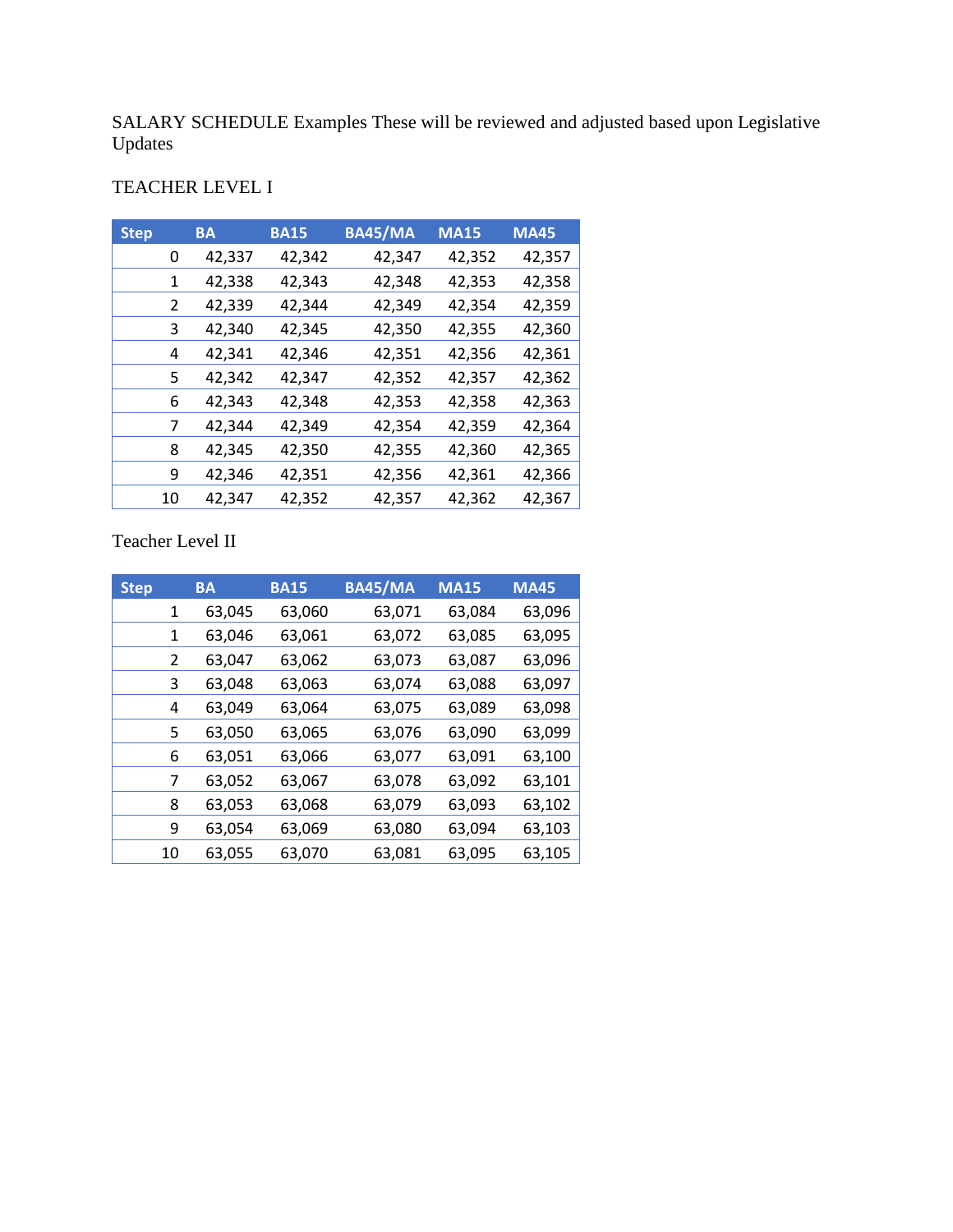## TEACHER LEVEL III

| Step | MA     | <b>MA15</b> | <b>MA45</b> |
|------|--------|-------------|-------------|
| 0    | 63,045 | 63,060      | 63,071      |
| 1    | 63,046 | 63,061      | 63,072      |
| 2    | 63,047 | 63,062      | 63,073      |
| 3    | 63,048 | 63,063      | 63,074      |
| 4    | 63,049 | 63,064      | 63,075      |
| 5    | 63,050 | 63,065      | 63,076      |
| 6    | 63,051 | 63,066      | 63,077      |
| 7    | 63,052 | 63,067      | 63,078      |
| 8    | 63,053 | 63,068      | 63,079      |
| 9    | 63,054 | 63,069      | 63,080      |
| 10   | 63,055 | 63,070      | 63,081      |

### DIRECTOR

|                | Mid           |
|----------------|---------------|
| <b>Step</b>    | <b>School</b> |
| 0              | 88,345        |
| 1              | 88,446        |
| $\mathfrak{p}$ | 88,547        |
| 3              | 88,648        |
| 4              | 88,749        |
| 5              | 88,850        |
| 6              | 88,951        |
| 7              | 89,052        |
| 8              | 89,353        |
| 9              | 89,554        |
| 10             | 90,855        |

# **Annual Stipends**

\$500.00 EdD \$1,000 PhD ESOL/TESOL and Nationally Board Certified stipends will be paid based upon NMPED Guidelines